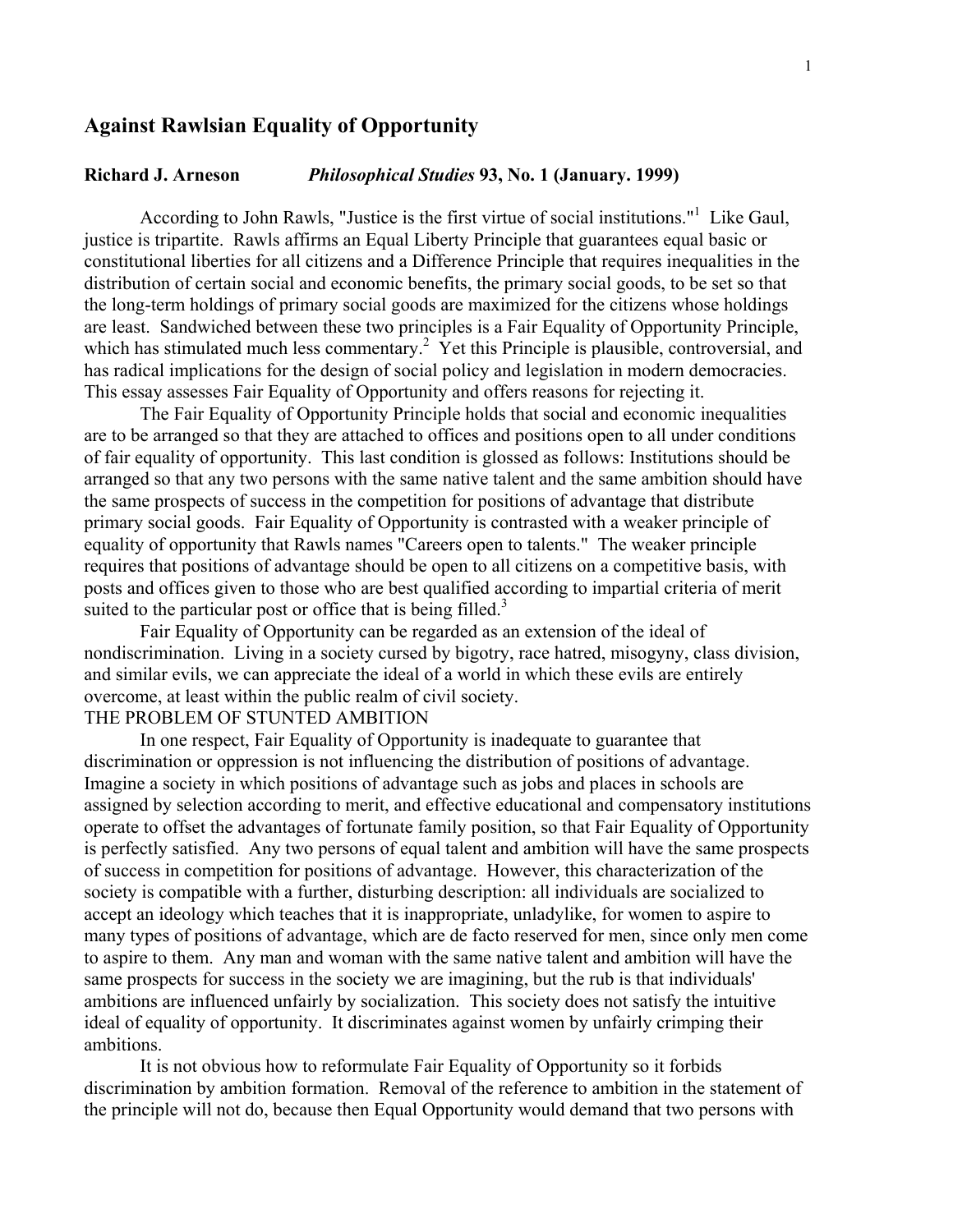equal native talent, one lazy, one hardworking, should have the same prospects for competitive success. Moreover, two persons born with the same native talent may innocently develop very different types of ambitions. One aspires to lead a life of simplicity, meditation, and prayer, while the other steadily aims to achieve positions of advantage which confer lucrative primary social goods rewards. Here the two individuals express their individuality freely in forming different ambitions, and since only one strives to achieve lucrative payoffs in terms of primary social goods, there is nothing prima facie unfair if the different ambitions of the two individuals lead them to different levels of competitive success. "Same native talent, different ambitions, thus different prospects of competitive success" is not necessarily a description of injustice. For another stylized example, consider two individuals born into families that espouse different religions. Religion A preaches competitive striving as the highest good, Religion B preaches laid-back gratefulness for God's gifts and counsels following the example of the lilies of the field, who neither toil nor spin. If the individual who grows up under religion A develops a higher level of competitive ambition than her counterpart with the same native talent who grows up under religion B, and has greater prospects of success in consequence, once again this scenario will not strike us as obviously unfair. Without claiming to have done more than to label this problem, let us amend Fair Equality of Opportunity so that it requires (a) that any two persons with the same talent and the same ambition should have the same prospects of competitive success and in addition (b) that the education and socialization processes that influence the formation of individual ambitions are unmarred by bigotry and unfairness. SELECTION BY MERIT AND BIGOTRY

The formulation of an antidiscrimination principle is complicated by the circumstance that bigotry among members of society might influence what count as qualifications for positions of advantage. To borrow an example introduced by Larry Alexander in a careful essay on the immorality of discrimination, imagine that white fans of professional sports teams identify more strongly with a home team that features white players, perhaps especially so in positions of leadership such as the position of quarterback in American football.<sup>4</sup> Responding to this taste, team owners keep some superior African-American and Hispanic athletes on the bench to give less skilled whites more playing time. A team that discriminates in this way tends to have a worse playing record, which tends to reduce attendance and profits, but also attracts increased attendance from affluent white fans, which offsets the first effect. Given that the firm's aim is higher profits, here skin color might be viewed as an aspect of merit, and the team owner's policies might be construed as not tending to lead to violations of Rawls's antidiscrimination norm. For another example, imagine that bigoted white movie patrons prefer to watch movies in which African-Americans play subservient and villainous roles and nonblacks play dominant and heroic roles. Or imagine that men on the average prefer not to have women bosses, and that firms that hire men only in managerial posts tend to have smoother staff relations and greater productivity and thus higher profits than nondiscriminating firms. In all of these examples, if one allowed discriminatory tastes to influence job qualifications, a society might then conceivably satisfy Rawls's Fair Equality Principle even though it is stratified by race, ethnicity, sex, sexual orientation, and the like.

The issue is here posed, what counts as wrongful discrimination. The strongest response would be to stipulate that criteria of merit for positions of advantage should in no way be influenced by individual tastes that are responsive in any way to the race, sex, religion, ethnicity, or sexual orientation of persons. The strongest response is too strong: it is not necessarily wrongful discrimination if women tend to prefer to be served by gynecologists who are women,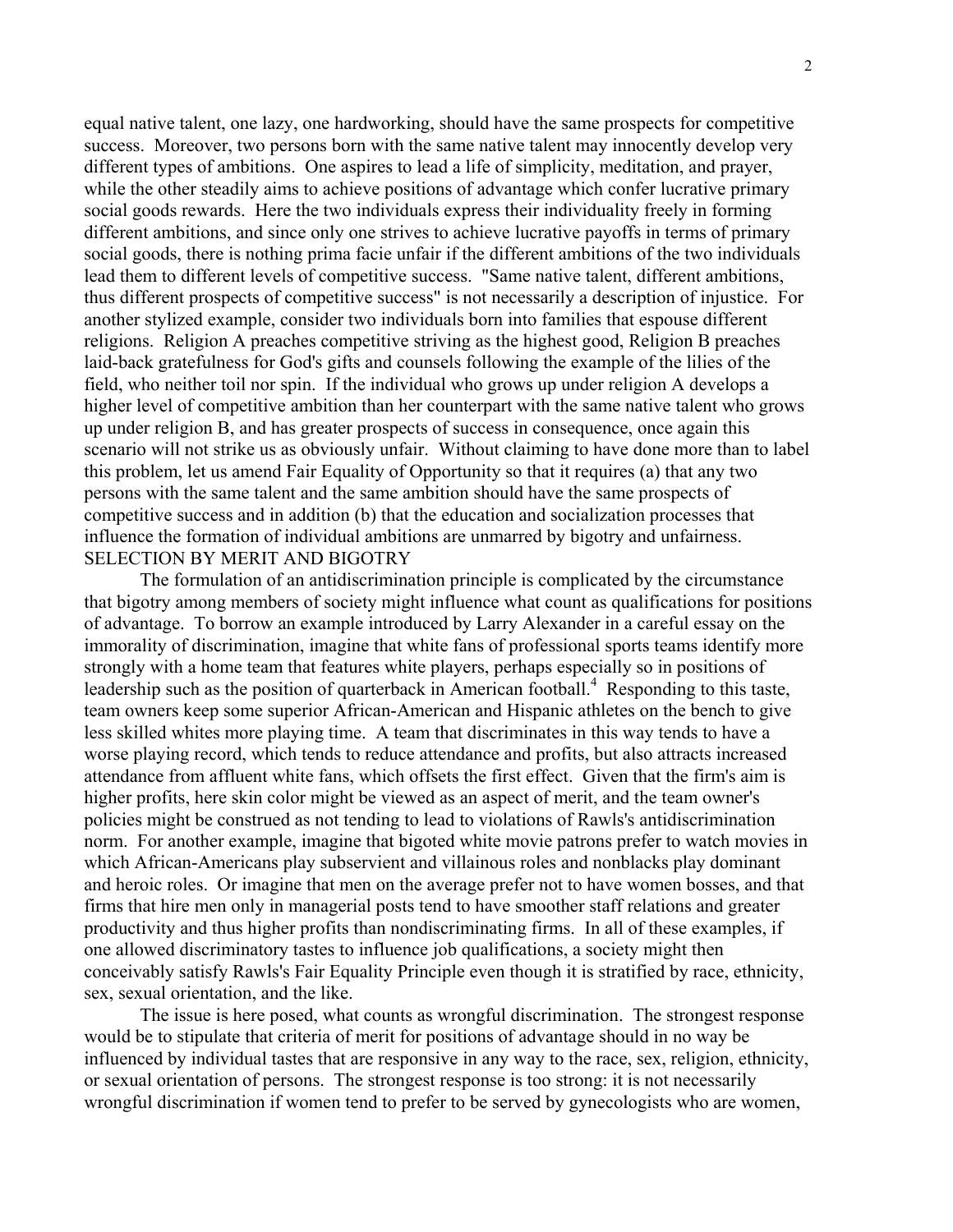on the ground that they feel more comfortable with a woman in this intimate role, or for everyone to prefer an African-American actor to play the role of Martin Luther King or Malcolm X in a movie. I return to the issue of what should count as wrongful discrimination later in this essay. Here I simply want to note that the idea of selection by merit needs to be clarified when formulating an antidiscrimination norm.

## FAIR EQUALITY AND CAREERS OPEN TO TALENTS

Fair Equality can be decomposed into two principles, which here will be called Careers Open to Talents and Fair Background. Careers Open to Talents requires that positions of advantage in society that confer above-average levels of primary social goods should be open to all, and that selection to positions of advantage should be carried out impartially according to criteria of merit that are reasonably predictive of successful performance in the position. Fair Background requires that ameliorative measures be taken which entirely eliminate the effect of social background on competitions for positions of advantage, so that any two persons with the same native talent and the same aspiration to succeed in some range of these competitions should have exactly the same prospects of success. On this reading of Fair Equality, it requires that careers open to talents be implemented, and in addition that Fair Background be established. In criticizing Fair Equality one needs to determine to what extent the target of the criticism is Careers Open or Fair Background or both.

In passing, we should notice that Fair Equality might be construed in a different way, so that it does not incorporate, but rather partially conflicts with Careers Open. On the alternative construal, one could implement Fair Equality by bringing it about that positions of advantage are open to all, but candidates' merit scores are adjusted according to the social background, so that the Fair Equality relationship obtains: for any two persons in society with the same native talent and the same ambitions, their prospects for success in competitions for positions of advantage are the same. In this way Fair Equality is secured but the principle of Careers Open is violated (because selection to positions of advantage is not done according to merit for the post, but to merit-adjusted-for-social-background). Interpreted in this way, Careers Open and Fair Background can conflict, and in a full account of Fair Opportunity we would need to determine which of the component principles should be given priority in its best formulation. In this essay I attack both Careers Open and Fair Background (regarded as foundational norms), so the question of their relative priority is not salient.

# REJECTION OF THE LEXICAL PRIORITY OF FAIR EQUALITY OVER THE DIFFERENCE PRINCIPLE

To an extent, Fair Equality of Opportunity is defective in virtue of the lexical priority it is assigned over other justice values in Rawls's scheme. Consider Fair Equality of Opportunity versus the Difference Principle. Since Fair Equality is assigned strict lexical priority, society is obligated to expend no resources at all to improve the holdings of primary social goods other than basic liberties of the worst-off members of society so long as these resources could be used instead to improve, even by the tiniest fraction, the degree to which the Fair Equality of Opportunity Principle is fulfilled. Imagine that even though much has been done to implement Fair Equality, it remains the case that individuals born with the highest talent potential in affluent upper middle class households grow up with lesser prospects of success than individuals born with identical talent potential in the very richest households, when individuals in both types of households develop the same ambitions. These extremely high talent individuals from upper middle class households are privileged, and face much better life prospects than almost anybody else in society. Yet Rawlsian justice demands that if by huge expenditure of resources we can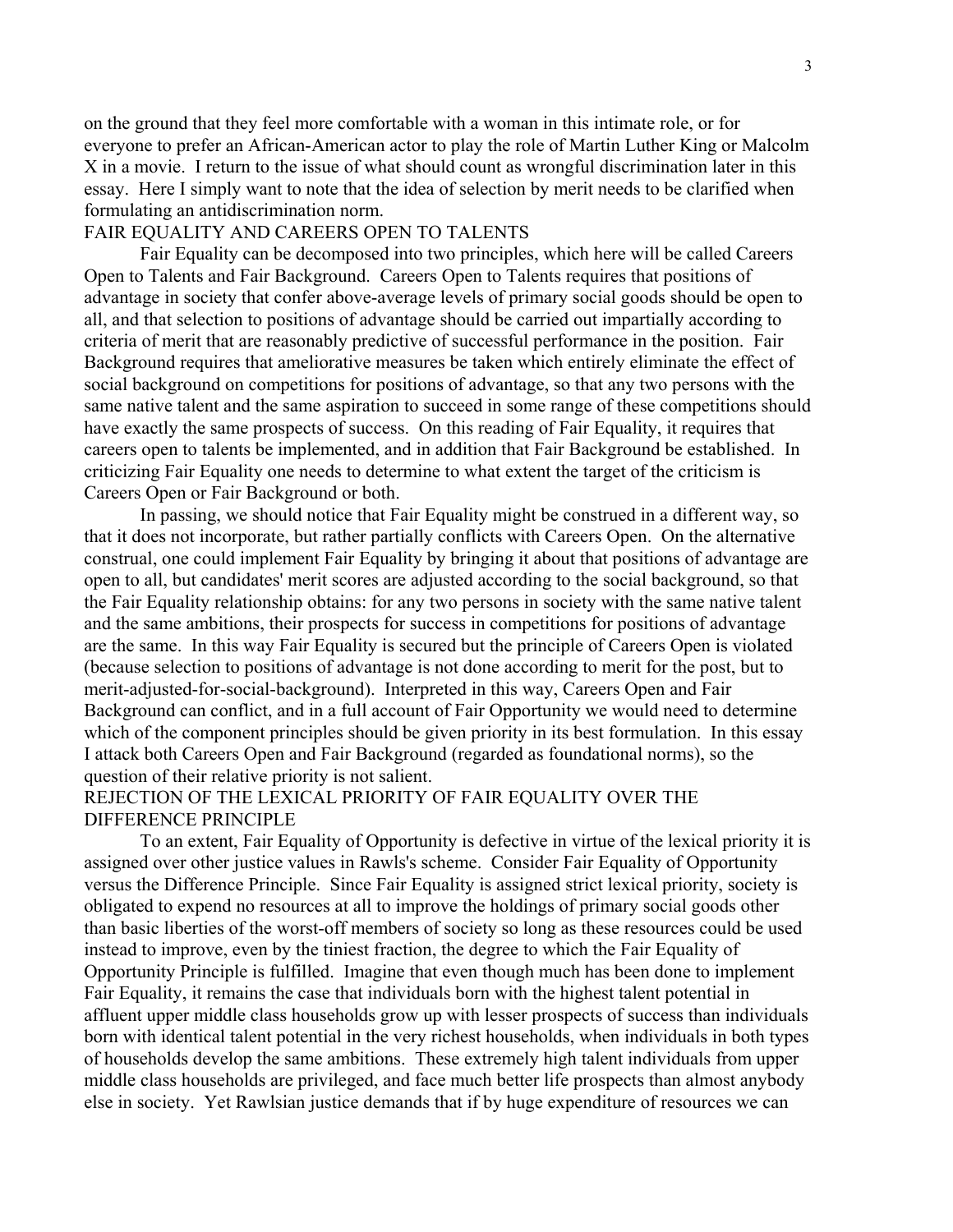offer extra education to the upper middle class youths that marginally improves their prospects of competitive success as compared with their counterparts with equal talent born into even more privileged households, we must do so. Moreover, given that the Fair Equality of Opportunity Principle has strict lexical priority over the Difference Principle, it would be unjust to shift any resources that might be devoted to securing marginal improvements in the implementation of Fair Equality even in order to secure great gains in social justice as registered by the Difference Principle. For example, instead of lavishing fancy education on the upper middle class extremely talented in the setting just described, suppose that we could use the same resources to institute a tax and transfer scheme that would double the income of the (untalented) worst off members of society, the truly disadvantaged as we might say. On any reasonable conception of social justice, Fair Equality of Opportunity should not trump the imperative of helping the disadvantaged in cases of this sort.<sup>5</sup>

One could sharpen this point a bit. Suppose that a society regulated by Rawls's principles contains a single worst-off individual who happens to be so untalented that he never wins any competitions for any positions of advantage that distribute extra primary social goods. He is, let's say, severely untalented. The distribution of education and socialization resources by society establishes an initial distribution of skill across persons, which could be corrected to fulfill Fair Equality of Opportunity. Fair Equality operates to equalize skill levels among persons with the same talent, so that with the same ambition they will have equal prospects of gaining positions of advantage. Fair Equality will not call for any compensatory education for the worst-off, severely untalented individual, because in his case this principle is automatically fulfilled. Assigning lexical priority to Fair Equality over any principle such as the Difference Principle that caters to the interests of the worst off means that justice strictly requires compensatory aid to be given to natively talented individuals with low skill levels, given the initial distribution of socialization, up to the point that Fair Equality is fulfilled. It could yet be the case that the severely untalented would benefit from extra educational resources, would learn skills that would enhance their lives, but the lexical ordering of Rawls's principles, with Fair Equality trumping the Difference Principle, forbids any special infusion of educational resources to the untalented among the worst off.<sup>6</sup> Again, I submit that Rawls's priority ranking yields counterintuitive implications here.

However, lexical priority is an extremely stringent priority ranking. If value A is claimed to have lexical priority over value B, then merely producing a case in which securing an enormous increase in value B is morally more important than securing an infinitesimal gain in value A suffices to disprove that lexical priority obtains between the two values. But this leaves it entirely open that (1) A may be a very significant moral value, and (2) A may have priority over value B, priority of some strong type, but of a lesser strength than lexical priority. Questions analogous to (1) and (2) arise with respect to Fair Equality of Opportunity once the claim that Fair Equality has lexical priority over the Difference Principle is rejected. REJECTION OF FAIR EQUALITY OF OPPORTUNITY

Why give any priority at all to Fair Equality when it comes into conflict with the Difference Principle? For that matter, why give any weight to Fair Equality at all? In many circumstances efforts to fulfill Fair Equality are simultaneously efficient ways to promote the implementation of the Difference Principle. In this region the two principles do not conflict at all, and so far as the practical implications are concerned, Fair Equality is otiose. Rebounding from the proposal that Fair Equality should have priority, let's consider a proposal at the other end of the spectrum: Fair Equality is to be regarded as an instrument for satisfying the Difference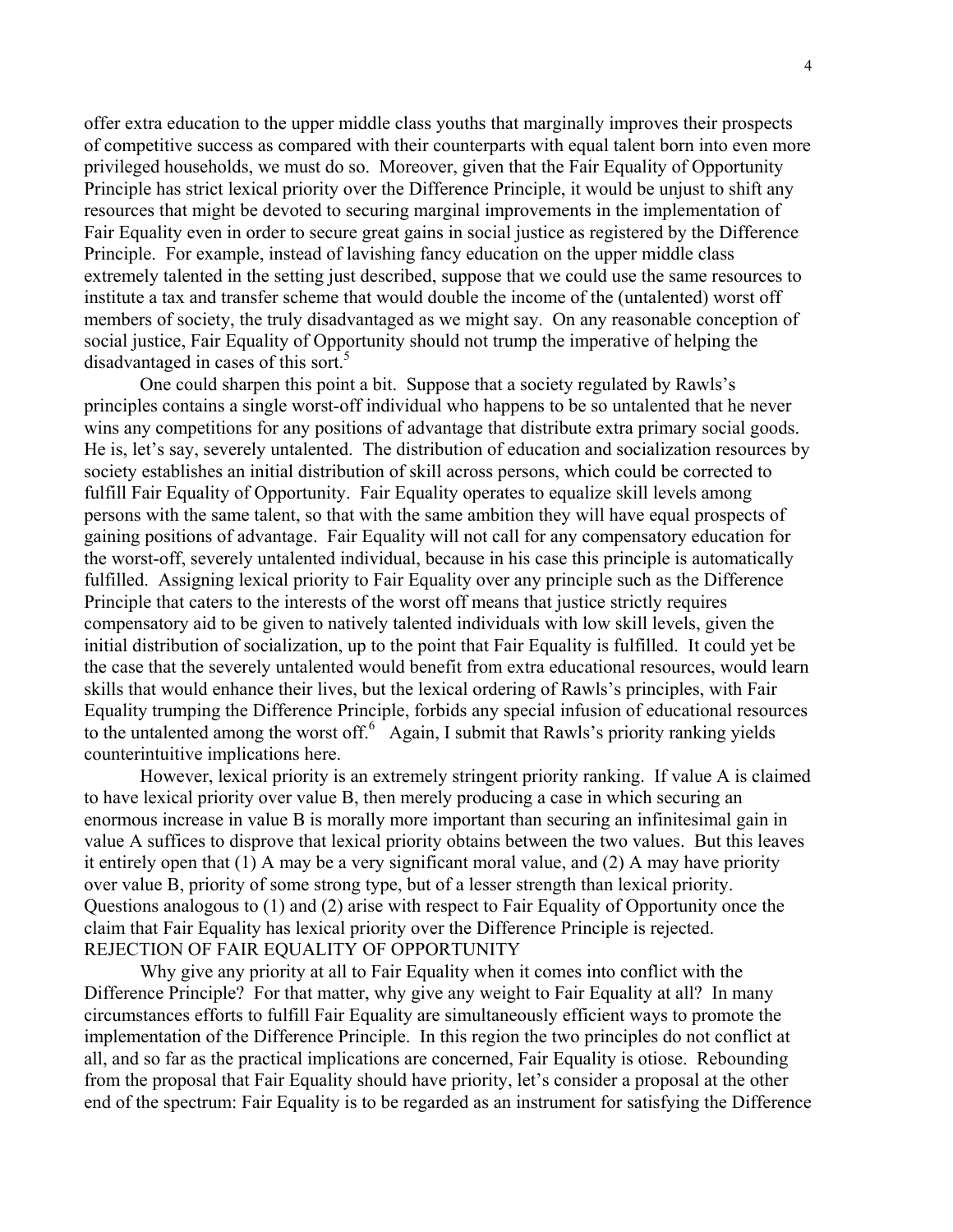Principle, and is acceptable just to the extent that fulfilling the former is the best way to fulfill the latter norm.

. But the issue of Fair Equality versus the Difference Principle is too narrowly drawn. The issue we need to reach is broader. The Difference Principle incorporates the idea that the true measure of advantage for purposes of a theory of justice is individual holdings of primary social goods. The Difference Principle also incorporates the norm of Priority to the Worse Off.<sup>7</sup> Institutions should be regulated in a way that gives greater weight in policy formation to a possible benefit to a person whose condition is worse off than that of others than to an otherwise identical benefit that would go to a person who already is more advantaged than others. The Difference Principle, moreover, incorporates an extremely stringent version of Priority to the Worse Off, the maximin norm, which I state here in its leximin version: Institutions should be arranged so that as a matter of first lexical priority, the position of the individual who has least primary social goods should be made as favorable as possible (as rated by an index of primary social goods), then as a matter of second lexical priority, the position of the second-worst-off individual should be made maximally favorable, and so on up to the best-off individual. Both the use of primary social goods as the basis of interpersonal comparisons for the theory of justice and the maximin (leximin) version of Priority to the Worse Off are controversial features of Rawls's theory, and their controversiality clouds the assessment of Fair Equality. So we need to consider a wider comparison class.

For the sake of simplicity in discussing Rawls, this essay sometimes is limited to comparisons of Fair Equality of Opportunity and the Difference Principle, but the latter principle is standing in for a broader family of views, the Priority to the Worse Off family. The Difference Principle is counterintuitive because the weighting it assigns to the very worst off is too stringent. When facing cases in which a very tiny benefit for the worst off may be purchased at the cost of a very large benefit to the better off, and choices in which a gain to a tiny number of the worst off may be purchased at the cost of a gain for a very large number of the better off, the Difference Principle would yield implausible policy choices. According to the Difference Principle a marginal benefit for a single worst off person should be preferred to an enormous gain in well-being that would be enjoyed by many better off persons.<sup>8</sup> Judgments of this sort are unreasonable. But formulating an attractive version of Priority to the Worse Off is a task for another essay.

In a nutshell, the objection against Rawlsian Fair Equality is that it incorporates a compromise with the norm of meritocracy, the principle that holds that other things being equal, those who are naturally more talented and develop their talents to higher excellence levels should enjoy greater prospects of good fortune in life. Meritocracy says that positions that confer social advantages should be given to the most qualified, the standards of qualification being appropriate to the context.<sup>9</sup> Rawls's nested principles of justice with Fair Equality in the second place endorse part of the meritocracy ideal. Rawls disagrees with meritocracy insofar as he denies that mere possession of talent and development of talent into excellence per se merit good fortune. He agrees insofar as he holds that the fulfillment of the Difference Principle should be constrained by the condition that positions of advantage should be given to the most qualified (Careers Open) and that opportunities to become qualified should be shifted so that the equally natively talented have the same prospects for any post, provided they equally seek it (Fair Background).I submit that once the issue is put on the table, the norm of meritocracy should be rejected, even in its qualified Rawlsian form. According to Rawls's principles of justice, possession of native talent entitles one to special advantages to which the untalented are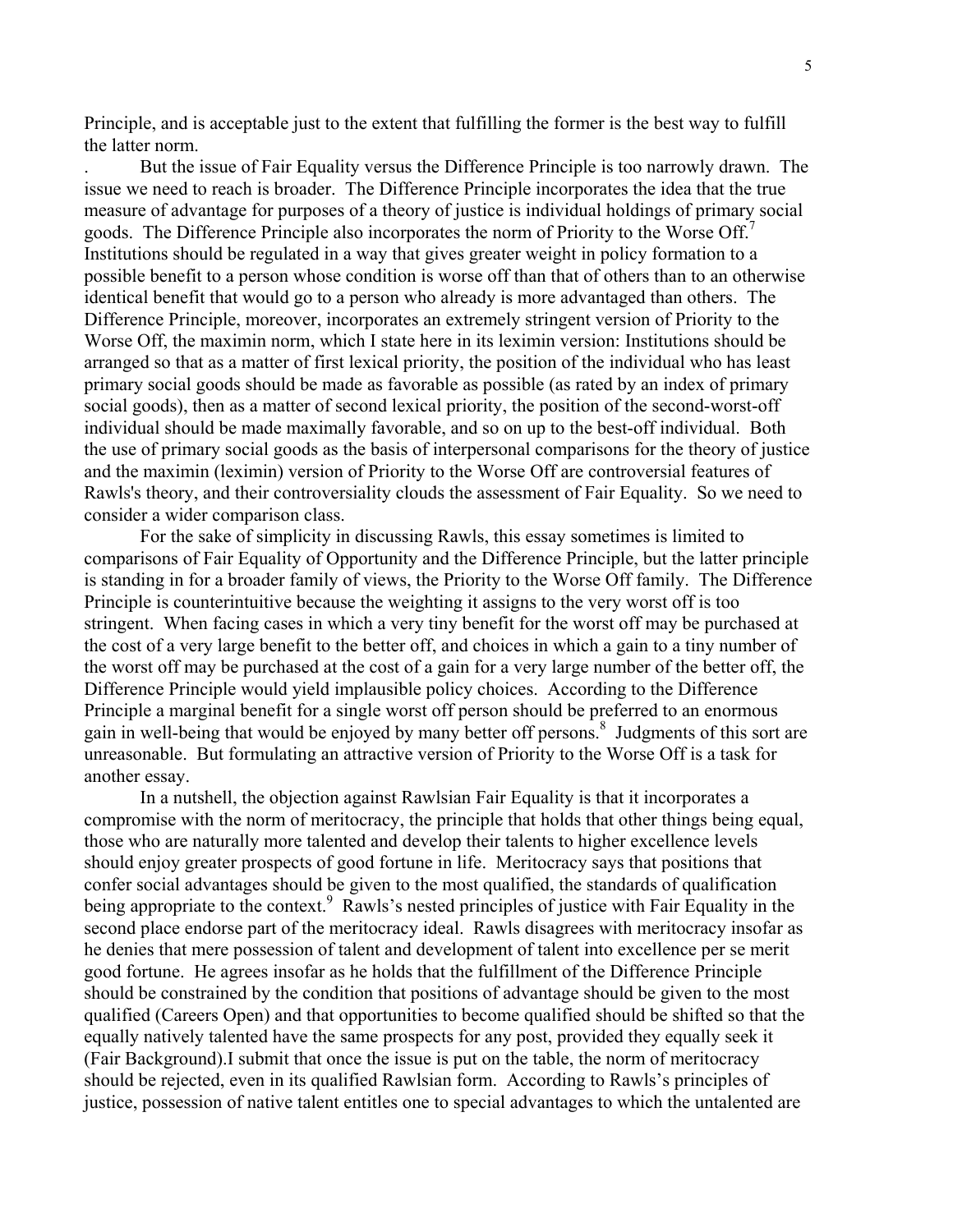not entitled, advantages which constrain the commitment of justice to helping the disadvantaged, under certain circumstances. According to me, channeling educational resources and social benefits to the talented as opposed to the untalented is morally valuable only to the extent that doing so is an efficient means for attaining other, intrinsically valuable moral goals.

Let us simply scratch Fair Equality of Opportunity from the set of foundational principles of justice. To fix ideas for the moment, assume that the remaining principles are Rawls's Equal Liberty Principle and his Difference Principle, but in this essay I wish to set the issue of the priority of civil liberties to the side, so what matters here is the interaction of Fair Equality with principles that tilt in favor of the worse off such as the Difference Principle. The question then becomes whether Fair Equality prohibits evils that the Difference Principle standing alone would allow and that qualify as significant injustice. Rawls himself calls attention to the obvious possibility that a society with de facto caste divisions, which flagrantly violates Fair Equality of Opportunity in employment, could in theory satisfy the Difference Principle. Perhaps communal or tribal solidarity sentiments are strong, so that when certain groups are excluded from positions of advantage, the homogeneity of the skilled work groups facilitates productivity, and a tax and transfer scheme operates to maximize the primary social goods holdings of the worst off. The example of a caste society that is so solicitous of its worst-off members may be improbable, but mere empirical improbability does not constitute a defect in a counterexample against a moral principle. The caste society that respects the Difference Principle is surely unjust, one might suppose. The line of thought supporting this judgment would be that an adequate ideal of social justice must regulate the process by which membership in the worst off class in society is determined as well as the life prospects that the basic institutions of society cause to be associated with the worst off position. For example, a social structure that picks out Hispanics or women or lesbians just in virtue of their ethnicity, sex, or sexual orientation, and rigidly assigns them to the bottom of the social pyramid, is thereby unjust, and is not rendered just by also bringing it about that the conditions at the bottom are as favorable as they could be at the bottom in any alternative feasible social arrangements.

In response: At most the example shows that the requirements of justice are not exhausted by the Difference Principle. That in itself does not suffice to show that either Careers Open to Talents or the stronger Fair Equality of Opportunity is a requirement of justice. I shall argue that the Rawlsian equality of opportunity principles fail to capture the most plausible considerations that underpin the judgment that the imagined caste society is unjust.

Further response: At any rate, if we drop Fair Equality, and take some version of the Priority View to be the fundamental justice norm, this is not tantamount to acceptance of the idea that any process whatsoever that establishes membership in disadvantaged social groups is morally permissible. The Priority View itself includes a norm for assessing such processes. A plausible version of the Priority View will hold that the processes that determine the composition of the worse-off groups in society is to be assessed according to the extent to which they maximize a function that is positively responsive both to minimizing the numbers of people in the worse off groups and to maximizing the benefit levels of those in these groups. If a society with rigid social castes somehow satisfies the Priority View, then it is the case that any attempt to relax the caste structure causes more people to end up worse off than they would otherwise be, with the caste structure intact.

In the U.S., we tend to associate the ideal of equality of opportunity with the overcoming of our history of bigotry and oppression. Under genuine equality of opportunity, we tend to think, African Americans would not be forced to the back of the bus, gays would not have to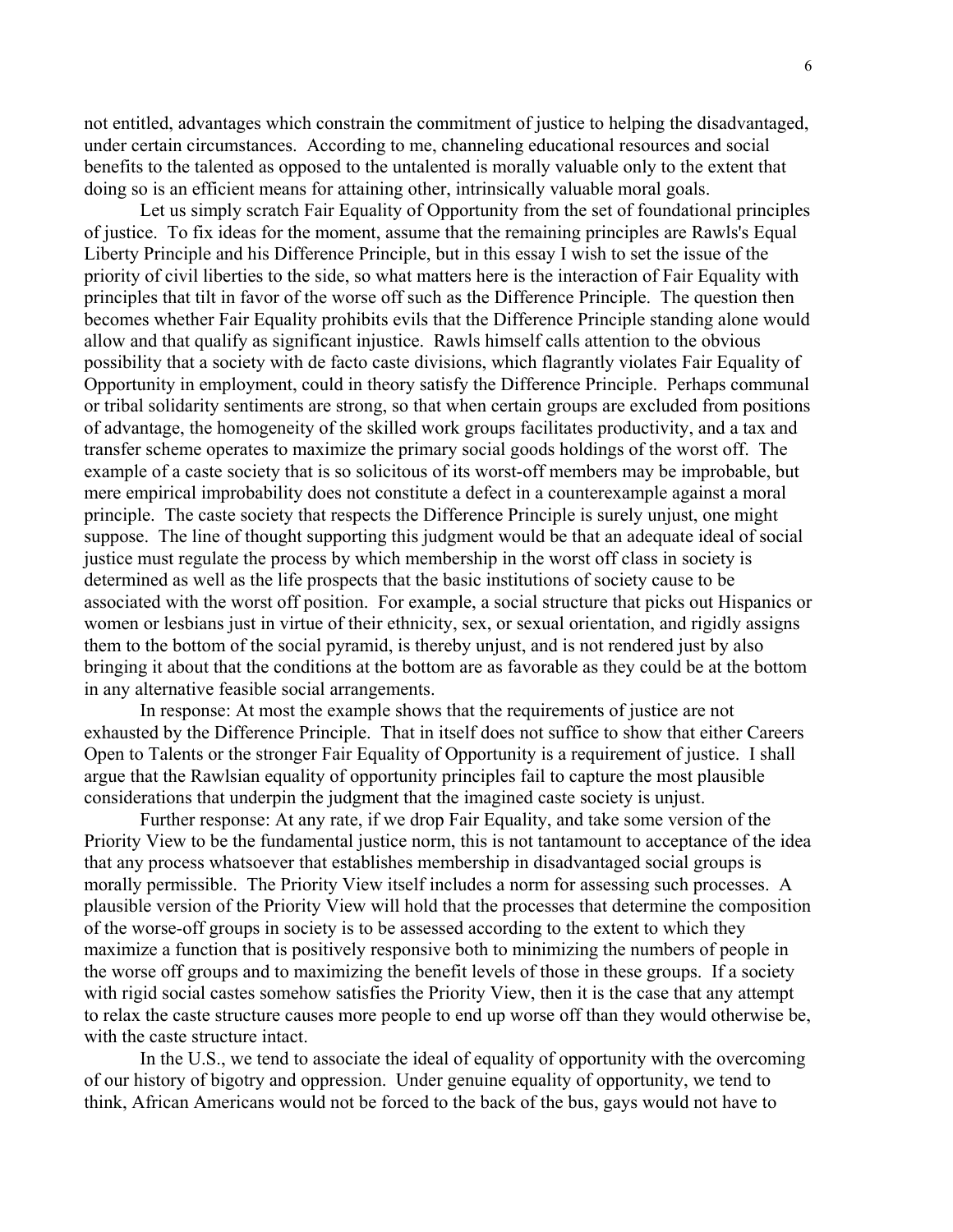hide their identity for fear of mistreatment, white males would cease to monopolize the unionized skilled labor and corporate management jobs, and women would be emancipated from the status of second-class persons. But the Fair Equality Principle that Rawls affirms overreaches the mark. A society could overcome bigotry and end oppression without making a fetish of meritocracy in the manner of Fair Equality.

One sign that Fair Equality overreaches is that it not only forbids Christian heterosexuals, the vast majority of a society, from excluding gays from the vast bulk of desirable employment opportunities, but also and equally forbids a few gays who want to form a communal workplace from establishing a single business in which all employees are gay. Let's pause over these examples. There are at least two important features that morally distinguish the examples and provide grounds for asserting that the first type of discrimination is wrongful and the second is innocent. First, the homophobic discrimination is motivated by hatred and loathing of a type of person on the basis of sexual orientation. The imagined workplace discrimination by gays is motivated by a desire to associate with persons one identifies as similar to oneself in ways that are significant to one's identity. No negative judgment or emotion directed at nonsimilar others need be involved in this motivation. Rather, one wants one's workplace to be, among other things, a club, and one wants to bring into the workplace colleagues who share common traits that will facilitate genial association and solidarity. A second important difference between the two imagined examples of discrimination is that the first, being conducted on a large scale and directed at a small and socially marginal minority, can be expected to impose significant costs on the lives of those who are the objects of discrimination, whereas the second, being small-scale and excluding members of a dominant majority that suffers no dearth of opportunities, does not impose significant costs on anyone. No doubt there is more to be said about the differences between wrongful and nonwrongful discrimination, but it seems that either of the two features just described is adequate to qualify discrimination as wrongful and apt for prohibition.<sup>10</sup> Sometimes discrimination expresses attitudes of hatred, contempt, fear, or loathing toward its target, and when these attitudes are morally inappropriate, their expression should be curtailed.<sup>11</sup> Sometimes discrimination, even if it is not attitudinally bad as just described, causes significant harm to its targets.. Such harm might not be intended by the discriminators, but might be the unintended byproduct of many discriminatory acts taken together. Discrimination that causes significant harm should be forbidden if prohibition will prevent the harm without giving rise to comparable harms. ("Forbidden" here means "morally forbidden"; whether what is morally forbidden should also be legally forbidden depends on the consequences of enacting a legal ban.) Discrimination that neither expresses hostile attitudes nor causes significant harm to anyone should be regarded as morally permissible, other things being equal.

I do not mean to assert that morally innocent discrimination as I have characterized it should never be subject to legal penalties. The law is a blunt instrument of social control, and the law will rightly prohibit innocent behavior if the attempt to draft more complex law that would more accurately subject only behavior deserving of punishment for prohibition would produce worse consequences overall. At the level of policy, in some contexts morally innocent behavior should be lumped together with genuinely wrongful conduct. But at the level of fundamental moral principle, our norms should reflect a fine-grained appraisal of conduct and consequences. The historical facts that in our society discrimination on the basis of attributes such as race and sex and sexual orientation is associated with persistent attitudes of refusal to recognize some persons as full persons and has given rise to horrible consequences for the lives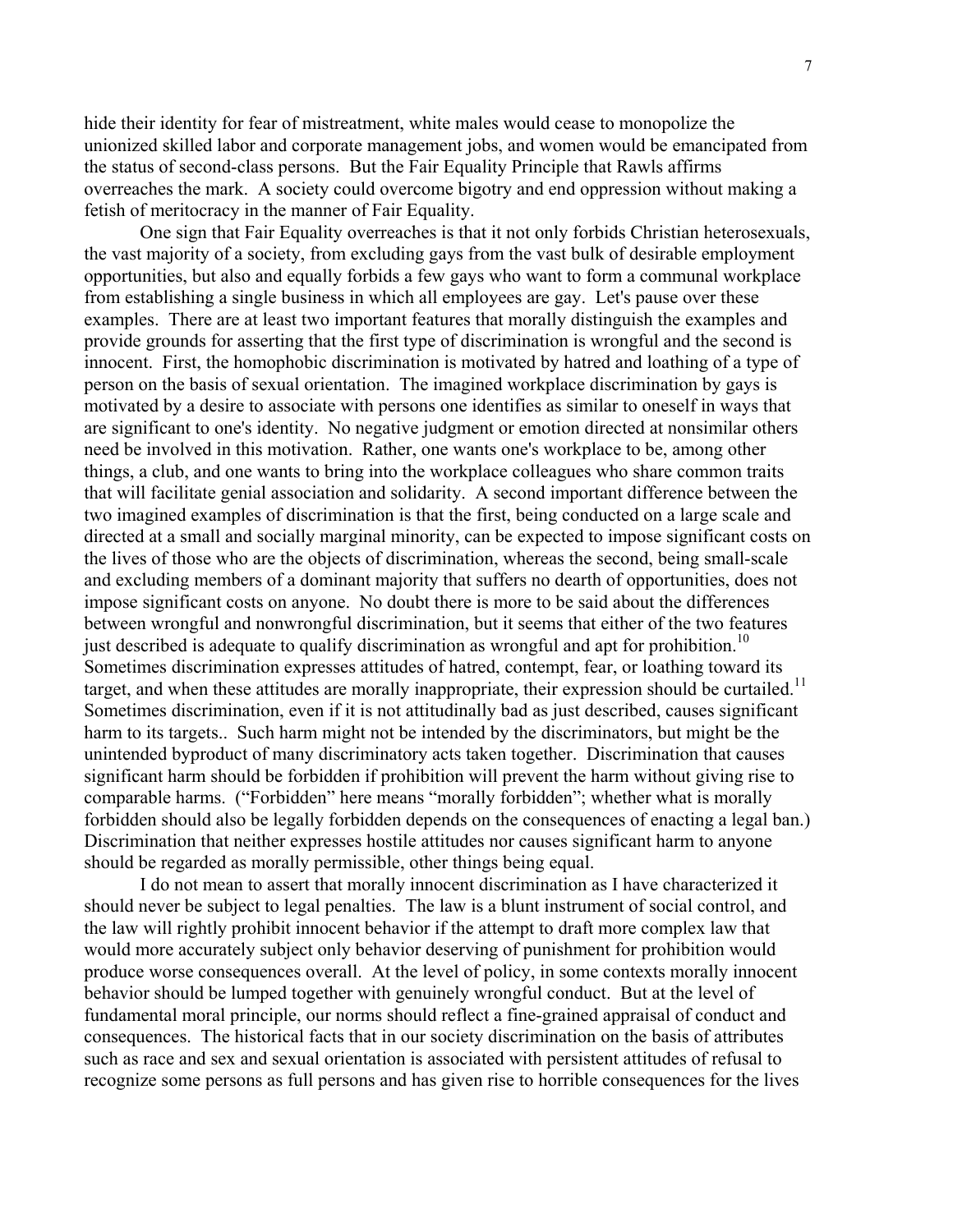of these reviled groups should not induce us to paint with a broad brush in formulating antidiscrimination principles.

### THE SUBORDINATION OF ANTIDISCRIMINATION TO PRIORITY

A more thoroughgoing rejection of the independent moral status of any antidiscrimination principle is possible, and should be noted. For in a singleminded Prioritarian spirit one might ask, why do costs suffered by those who are the targets of social discrimination deserve to be singled out for unique treatment? The alternative would be that these costs be regulated in the same way as any others, under Priority to the Worse Off. Consider discrimination that does not express hostile attitudes but does happen to impose significant costs on those who suffer discrimination. Suppose there is discrimination against adherents of a particular religious faith, thought to be bizarre by most members of society. The demographics of membership happen to make it the case that the members of this allegedly bizarre faith are all advantaged individuals with far above average life prospects. The social discrimination against them lowers their life prospects, but leaves them still far better off than others. This discrimination is either "productive" in that it somehow generates benefits for worse off persons that more than compensates for the losses suffered by the advantaged faith adherents, or it is not. The measure that determines at what point the benefits of discrimination compensate for its losses is set by the Priority to the Worse Off Principle. Productive discrimination will be approved, and unproductive discrimination disapproved, by the Priority to the Worse Off Principle.

At this point the Priority View will attract traditional objections against utilitarianism, which the Priority View closely resembles (the Priority View is also known as weighted utilitarianism). The adherent of the Priority View as a complete theory of justice will respond to social discrimination that expresses hostile attitudes in a similar way. It should be condemned when it reduces the long-run sum of consequences, as evaluated by the Priority View, and not otherwise. It will be objected that utility gains that derive from satisfaction taken in the denial of the rights of others should have no weight in social policy formation. This objection as stated depends upon a pretheoretical intuition that people have rights against discrimination, which is question-begging in this context. But at any rate the Priority View can to some extent accommodate the intuition, by noting that an adherent of the Priority View may hold a conception of human good that discounts pleasure taken in hostility toward others and satisfaction of the desire that others suffer misfortune. Such pleasures and satisfactions are what Mill called "lower pleasures," which contribute little or nothing to true utility.<sup>12</sup>

In this essay I don't wish to do more than note the possibility that one might try to justify the rejection of Rawls's antidiscrimination principle by affirming in its place a consequentialist principle that lets Priority to the Worse Off partially register the concern that discrimination might wrongfully harm its victims. My approach here is more accommodating. I note conditions necessary for discrimination to be seriously wrongful, and observe that a principle of justice that forbids wrongful discrimination would reasonably tolerate instances of discrimination that Rawlsian Fair Opportunity condemns. Rawlsian Fair Equality sweeps far too broadly and treats as condemnable what I am calling innocent discrimination, which should not be a social justice concern at all, far less the high-priority concern it becomes in Rawls's nested set of principles.

Besides the options of giving priority to Fair Equality over the Difference Principle and rejecting Fair Equality altogether, there is also the option of accepting Fair Equality as a fundamental moral norm but giving the Difference Principle or another member of the Priority View family priority over it. To motivate this last suggestion one might consider cases in which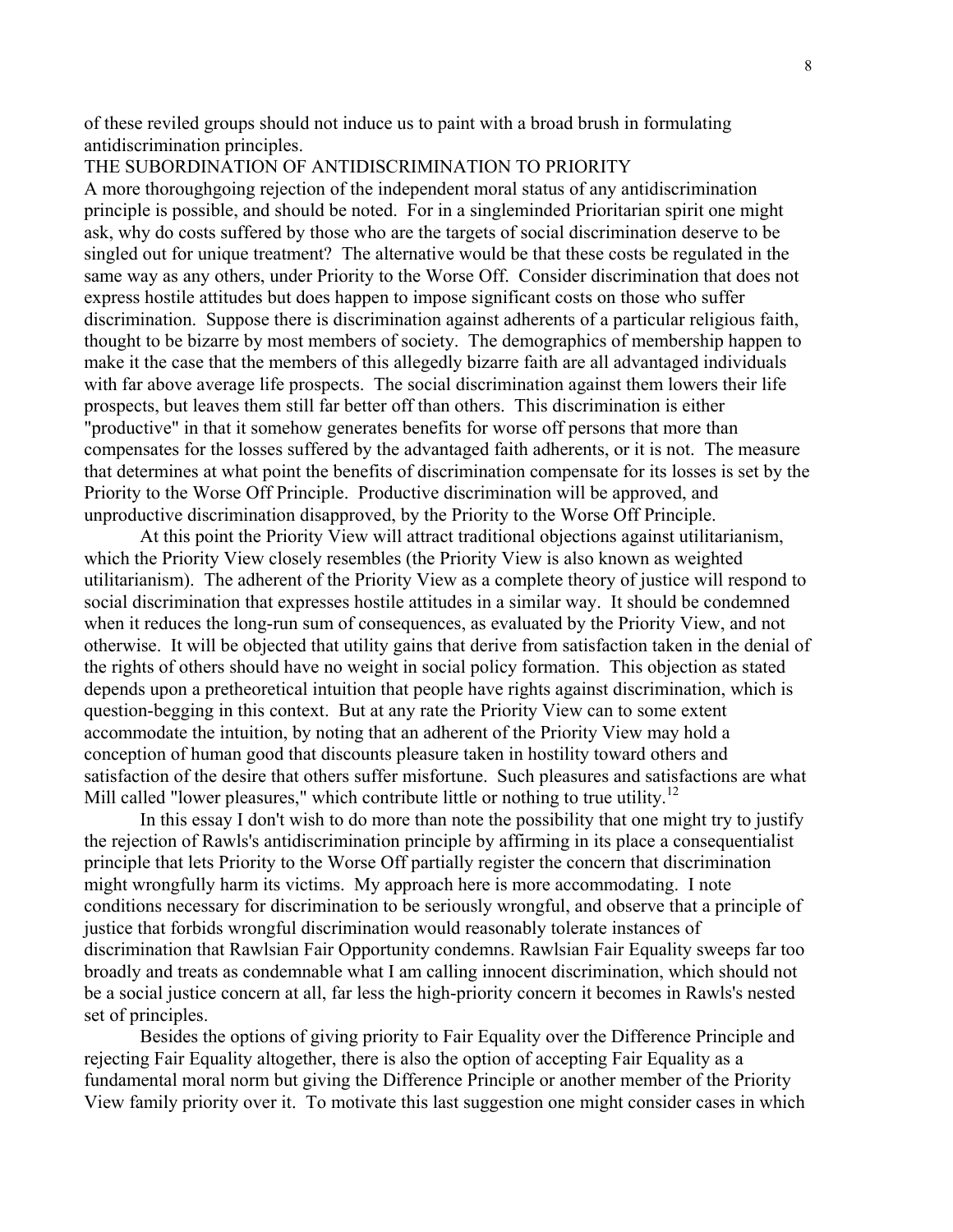we could create either a rigid caste society or a society with Rawlsian equal opportunity, and so far as we can tell, either form of society could equally well be arranged to satisfy the Difference principle. Surely an antidiscrimination norm should be at least a tie-breaker for such choices, one might insist. I myself think that Fair Equality is misguided, and that if any antidiscrimination norm is to be accepted as intrinsically morally significant, it should run along the lines of Wrongful Discrimination. But this essay does not pursue this issue with a view to resolving it.

To explore whether the Priority View can accommodate the judgments we wish to make on reflection regarding discrimination or needs to be supplemented by a principle that condemns what I have called "wrongful discrimination," I briefly rehearse three cases.

*Ambition-affecting socialization*. The Priority View approach holds that we should judge as fair or unfair the socialization that differentially affects the ambitions of group members (e.g. men and women) on the basis of the long-run consequences of the socialization process as assessed by the Priority View. So, in principle, there could be gender-based socialization that is morally acceptable. Imagine that in some hunter-gatherer society, there is a division of labor between men (hunters) and women (gatherers), and a socialization that nudges persons toward their assigned slots in this division of labor. But in the circumstances of the society the division of labor and its reinforcing socialization work to achieve a distribution of prospects for choiceworthy lives that is fair—maximizes a function of human well-being prospects that gives extra weight to improvements in well-being for those whose well-being prospects are low. This condition could be met even if the social practice renders men as a group better off (or worse off) than women as a group. In contrast, the Wrongful Discrimination norm would hold that if the division of labor and companion socialization either express significant hostility or render the prospects of those disadvantaged by these core practices significantly worse, they are to be condemned.

*Statistical discrimination*. If a morally arbitrary trait such as skin color or sex is a proxy indicator of qualities that an employer cares about that are appropriate merit qualifications, the employer might use (e.g.) race or sex as a basis of hiring in the absence of more specific information about the qualifications of individual applicants. Such use of proxy indicators might be efficient or inefficient. When it is efficient (when individualized merit tests are sufficiently unreliable and costly), call the discrimination *statistical*. In principle, whenever statistical discrimination exists, the Priority View would endorse a social policy that combines toleration of statistical discrimination with taxation of some of the surplus it generates and redistribution of this surplus to the worse off. Ex hypothesi, if the discrimination is statistical, there would be a smaller surplus, and a smaller potential tax revenue available for redistribution, if the discrimination is eliminated. But Wrongful Discrimination will condemn this per se innocent discrimination if its net costs that fall on those disadvantaged by it are significant.

We might wonder why one might be thought to have a right not to suffer in competitions for positions of advantage as a consequence of judgments that are statistical in character rather than individualized. Rather than be stereotyped as a member of some group--the thin or the fat, the short or the tall, dark-skinned or light-skinned, churchgoing or atheist—each individual should be treated in response to her unique individuality, her particular traits that bear on her fitness for better or worse treatment. But why think this? Of necessity, people always respond to an individual on the basis of limited knowledge of her traits: one sees bits of evidence in behavior and appearance and so on and extrapolates to the future. Being a member of the class of heavy drinkers is no ironclad guarantee of poor performance at work or school; it's just a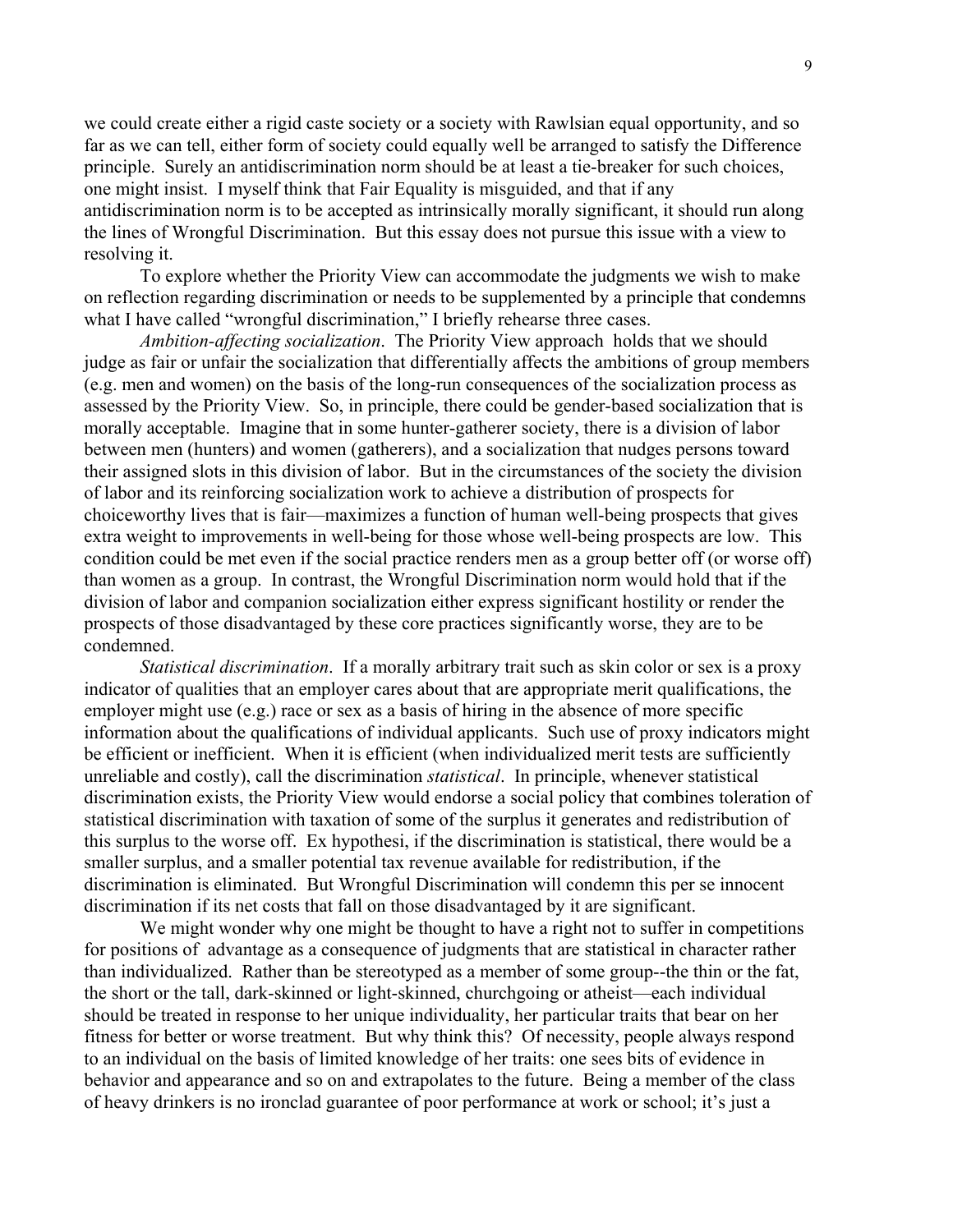basis for prediction. Since acquisition of more detailed and particular information about an individual is generally costly, and never eliminates the risk of misperception or faulty inference, it does not seem that a right not to suffer from statistical discrimination involving classifications such as race or sex could follow from a more general right not to suffer from statistical discrimination.

*Discrimination that imposes significant costs on members of a better off group*. This category is perhaps the most troublesome of the three. Imagine that quotas limiting the number of Jews admitted to professional schools or setting obstacles to the admission of Asian-Americans to universities have a significant negative impact on members of the target group, who happen to be uniformly well off. The common-sense judgment would surely be that such discriminatory practices are morally wrong. The Priority View does not readily accommodate this firm judgment. Only if discrimination against an advantaged group hurts its victims without giving rise to sufficiently compensating benefits to others in society will it encounter condemnation by the Priority View. It does not seem plausible to maintain that any historical episodes of discrimination against well off groups actually engendered benefits to other groups in society to an extent that would have justified the discrimination according to the Priority View. But we can imagine cases in which discrimination of this type would be productive from the standpoint of the Priority View, and the question then arises, whether this fact suffices to justify the discrimination.

#### DISCRIMINATION AND TALENT

The unqualified Prioritarian position is strengthened by considering the parallel between discrimination on the basis of talent in a Rawlsian meritocratic society and discrimination on the basis of mere disfavored difference in the imagined caste society that nonetheless satisfies the Difference Principle. Suppose we ask: Why is it morally acceptable to single out the untalented and herd this group into the bottom rung on the social hierarchy? Why is this not invidious discrimination, invisible to us because it chimes in with the ethos of modern democratic societies? The Rawlsian answer will be that possession of superior talent at lines of endeavor that enhance society's production of primary social goods is not a moral merit in itself, because possession of talent is randomly distributed across persons through no fault or merit of their own. Talent is nonetheless morally significant, simply because rewarding the exercise of superior talent enhances productivity and thus makes possible a higher level of social benefit for the worst off. Rewarding the talented is a means to the better fulfillment of the Difference Principle.

But now notice that exactly this same reply is available to the defender of the (imaginary!) caste society that satisfies the Difference Principle. Concerning this imaginary scenario, if we ask why it is morally acceptable to single out those of the wrong ethnicity or gender and herd them disproportionately into the ranks of the worst off, the answer is that possession of favored ethnicity or gender is not morally meritorious, but it is morally significant, because rewarding favored group difference enhances productivity and thus makes possible a higher level of social benefit for the worst off. The same social process that determines the benefit level of the worst off group also determines the composition of the worst off group, in both the case of rewarding talent and rewarding favored group difference. (To be sure, the cases are not exactly parallel, because I suppose one could in theory switch the favored group in the caste society without destroying the process that enhances productivity, but one could not in theory reward the untalented instead of rewarding the talented with no productivity loss. This failure of parallel seems to me to be genuine but too slight to bolster a case for Rawlsian Fair Equality.)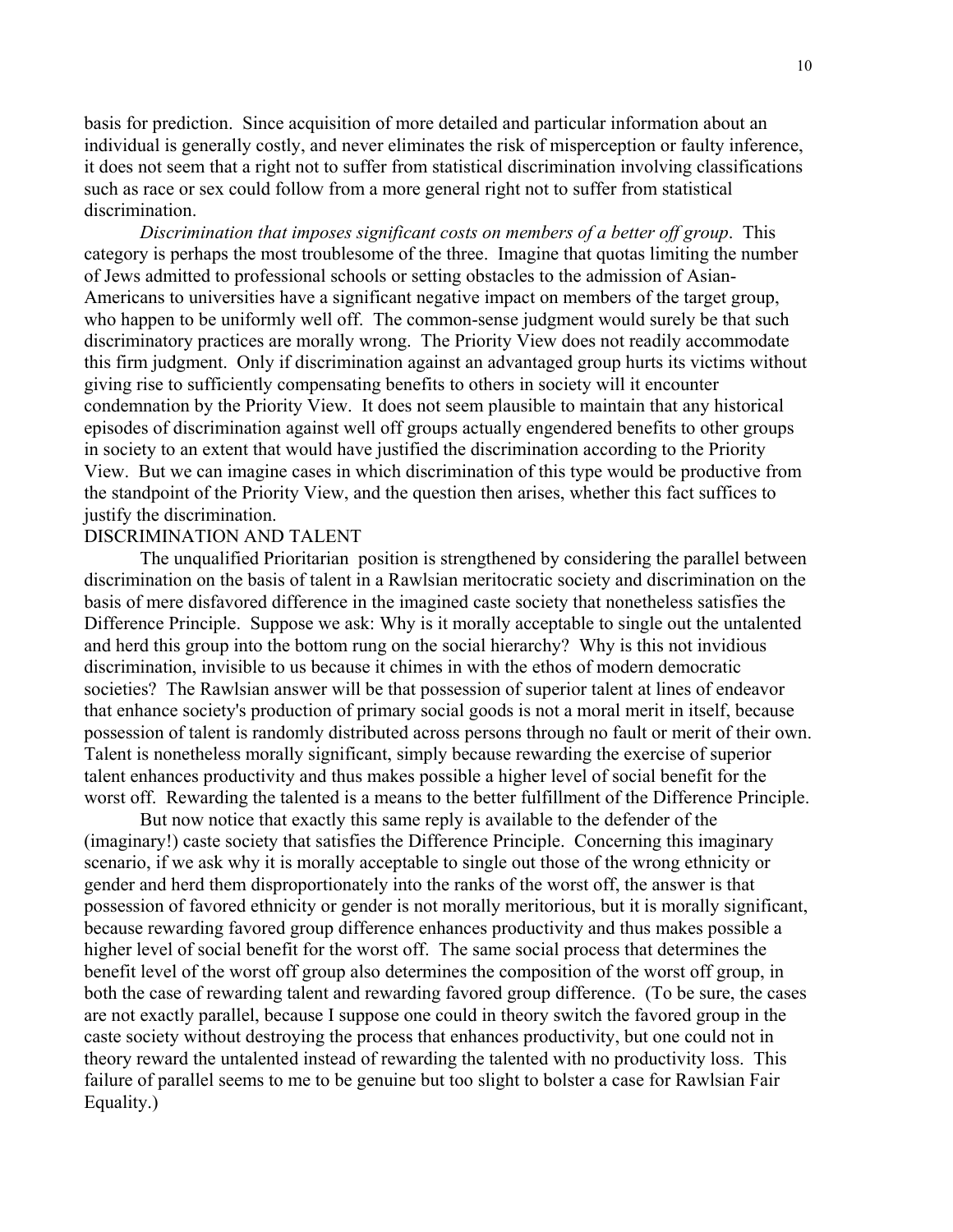The parallel between possession of native talent and possession of morally arbitrary traits such as race and sex, held to be improper bases for differential treatment of persons in the context of competitions for jobs and school admissions, has a significance beyond whatever value it may have for an internal critique of Rawls. Possession of native talent, like marking by skin color, is beyond the individual's power to control, and so morally arbitrary. But treating people differently, according to their talent, is not morally arbitrary, if doing so enhances productivity and thus enables society better to achieve other justice values linked to productivity. If this is the proper test for wrongful discrimination, we see that antidiscrimination norms have a secondary, instrumental status. Discrimination on the basis of race, sex, sexual orientation, and so on, is wrongful because (to the extent that) discrimination on these bases is not a good means to achieve fulfillment of fundamental justice values.

This same point, that ethnicity, race, sex, sexual orientation, and possession of native talent appear to be on a par morally, in the sense that each is initially thrust upon the individual independently of her control, helps to interpret the "anticaste principle" recently proposed by Cass Sunstein as an interpretation of one type of equality embedded in the U.S. Constitution.<sup>13</sup> Sunstein's anticaste principle roughly holds that social arrangements should not bring it about that a clearly visible and morally arbitrary characteristic of persons significantly affects their life prospects unless the arrangement produces an overriding benefit from the standpoint of the common good. The focus on "clearly visible" characteristics seems misguided except as a rough and ready guide to the characteristics that are most easily exploited to create caste distinctions. If being nonheterosexual is hard to detect, but society devotes resources to detecting it, and oppresses nonheterosexuals, it's not clear why moral concern about this type of discrimination should be assuaged by the thought that its basis is a characteristic that is not easy to detect.<sup>14</sup> If we then drop the reference to easy visibility in Sunstein's formulation, once again it seems to me that treating people better or worse on the basis of their native talent is morally on a par with treating them differently on the basis of their supposed race, ethnicity, skin color, sex, or sexual orientation. The parallel dissolves only when we note that discrimination on the basis of talent generates a significant common good in which we all have a stake, whereas the other invidious discriminations do not. But then Sunstein's proposed principle also can be interpreted as an implication of the Priority View, given plausible stipulations of the relevant facts and provided that we take the content of the 'common good" to be specified by the Difference Principle or some close cousin to it.

Against the argument just made, it might be objected that society does not and should not treat people differently according to their native stock of talent (if we could measure it). What is acceptable is organizing the economy so that those who contribute goods and services that others value will then reap rewards. But reward according to contribution tracks talent plus effort plus luck, and the combination should surely qualify as morally arbitrary. Sunstein does note that an individual's developed talent level reflects a mix of native talent and education, and the latter may include a dose of morally relevant effort on the part of the now talented individual. But the entanglement of morally arbitrary traits with nonarbitrary traits occurs across the various categories of discrimination that we have listed, and does not yet single out talent as in any way special. For some individuals, such matters as one's affiliation with an ethnic group and one's orientation with a sexual orientation may reflect hard-won achievements. We would not respond more tolerantly toward a system of racial discrimination if it stipulated that race should affect the proper treatment of an individual only in conjunction with his voluntary efforts directed toward socially valued goals. This society does not give privileges merely on the basis of possession of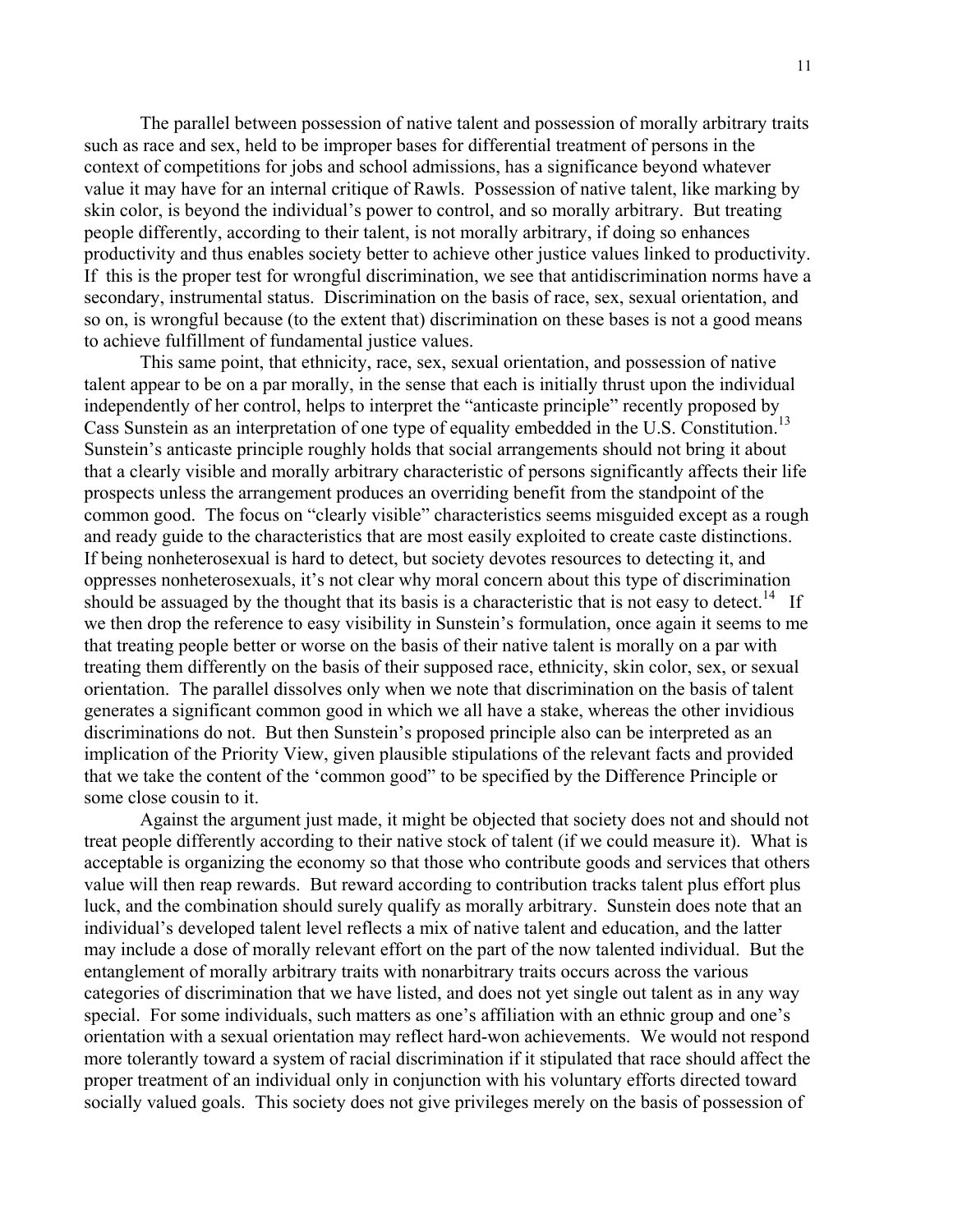white skin, but only to whites who expend conscientious efforts on behalf of commendable goals. The fact that in this racist society the basis of society's treatment of individuals, the morally arbitrary factor of skin color, is entangled with consideration of individual conscientious efforts, does not somehow mitigate the injustice of the social order. My suggestion is that the relevant distinguishing factor in determining whether discrimination is wrongful is whether social practices that vary their treatment of individuals on this basis produce results over time that satisfy other, more fundamental justice norms.

Any reader of this essay is likely to be left with the residual suspicion that discrimination in favor of the talented is morally permissible in the circumstances envisaged by Rawls, whereas discrimination in favor of one or another arbitrary grouping in society such as white males is morally suspect even if by some fluke it worked to fulfill the Difference Principle. Suppose one agrees with the suspicion that discrimination on the basis of race and sex and similar suspect categories would be wrongful even if productive, and cites Wrongful Discrimination as I have characterized it as the relevant norm. The problem is that discrimination on the basis of talent would qualify as Wrongful Discrimination on the same footing, because it tends to have significant negative impact on its targets, those who lose out as a result of this system of discrimination.

THE SPECIAL GOODS OF AUTHORITY AND RESPONSIBILITY FOR SOCIAL TASKS

Another specific feature of Rawls's theory of justice further complicates the evaluation of Fair Equality of Opportunity. Rawls proposes that the basis of interpersonal comparison for the purposes of a theory of justice should be individual holdings of primary social goods. These are goods, distributeable by society, of which any rational person who gives priority to exercising her capacity to cooperate with others on fair terms and to develop and choose a conception of the good will prefer to have more rather than fewer.<sup>15</sup> My own view is that foundational principles of justice should be responsive to the quality of lives that people would be enabled to lead by proposed social policies rather than to the amount of resources they are enabled to get. The reason not to be content with resource measures is that individuals vary enormously in their capacities to transform resources into choiceworthy lives, and if principles of justice fail to look behind a given resource distribution of resources to the good that individuals can gain from their resources, the principles will fail to address accidents of good and bad fortune that give individuals greater or lesser abilities to transform resources into well-being. Two individuals with the same expectation of primary social goods may also have very different expectations of leading choiceworthy lives, and the latter is the true measure of advantage and disadvantage.

This point makes a difference to the assessment of Rawls's arguments for Fair Equality of Opportunity because the only comment he makes that supports the priority of Fair Equality over the Difference Principle appeals to the point that Fair Equality regulates the distribution of goods that may be more important to human fulfillment than the social and economic benefits regulated by the Difference Principle.

Rawls imagines a possible regime in which the Difference Principle is satisfied but Fair Equality is not. Certain groups are excluded from the competition for superior positions, but the exclusions do not cause task performance to decline and do not reduce the expectations of the worst off. We might even imagine that the exclusions somehow cause the Difference Principle to be better fulfilled. But the imagined situation is still unjust, Rawls notes, because Fair Equality is violated. He writes that Fair Equality "expresses the conviction that if some places were not open on a fair basis to all, those kept out would be right in feeling unjustly treated even though they benefited from the greater efforts of those who were allowed to hold them. They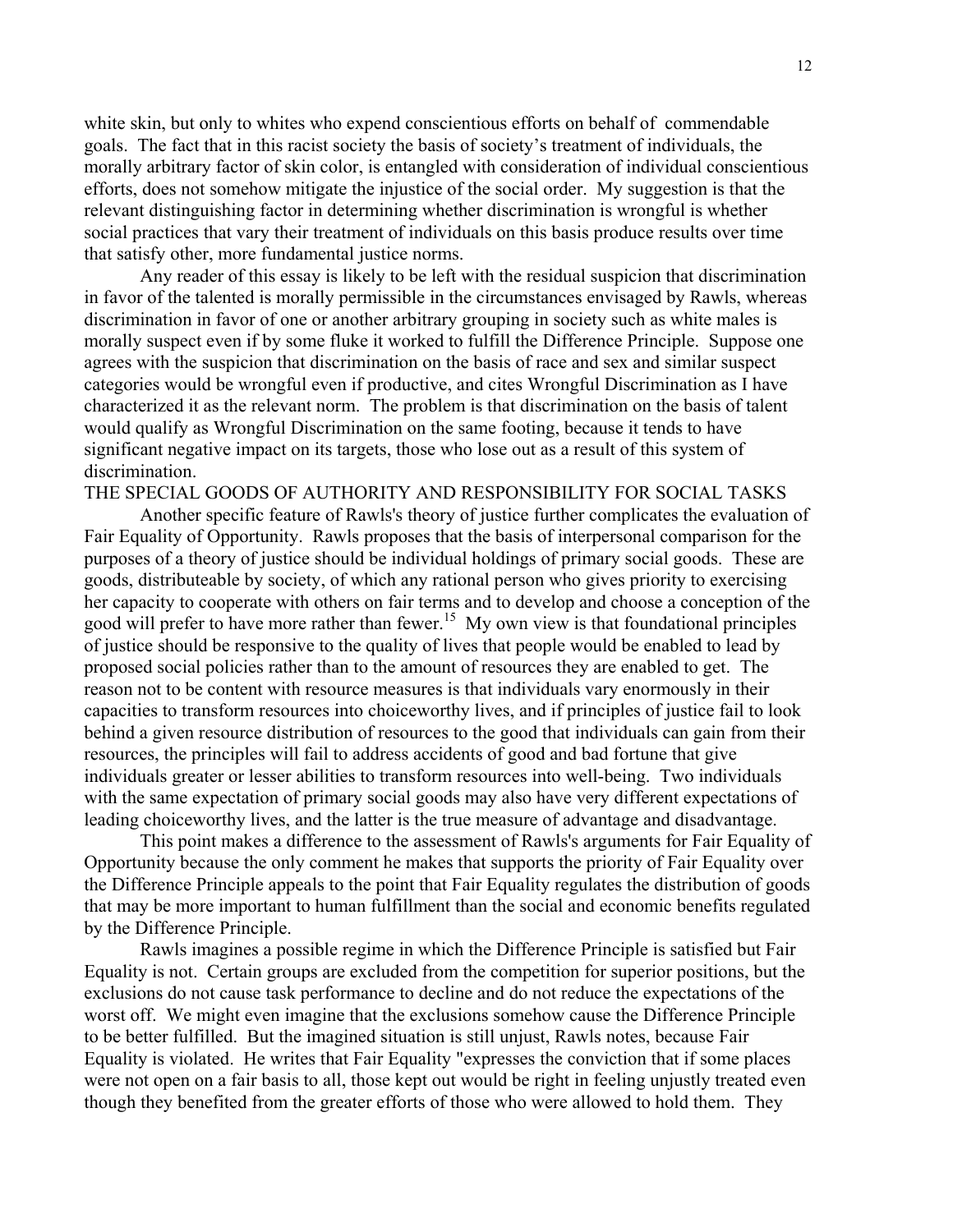would be justified in their complaint not only because they were excluded from certain external rewards of office such as wealth and privilege, but because they were debarred from experiencing the realization of self which comes from a skillful and devoted exercise of social duties. They would be deprived of one of the main forms of human good."<sup>16</sup>

The first thing to note about this argument is that it has the wrong shape to justify priority for Fair Equality. Within Rawls's theory, which eschews any social evaluation of people's conceptions of the good, there does not seem to be a basis for affirming that the goods of job satisfaction and meaningful work trump the goods that money and other resources distributed by the Difference Principle can obtain. From the different perspectives afforded by different and conflicting conceptions of the good, individuals will differ on this question. So it will not suit Rawls to argue for the priority of Fair Equality by appealing to the superiority of the human goods associated with job satisfaction. At most this line of thought, kept within the bounds of Rawls's framing assumptions, will allow us to hold that justice should not ignore the distribution of the primary social good generated by "the design of organizations that make use of differences in authority and responsibility. $17$ 

For the sake of the argument, let us concede the premise that in Rawls's framework positions of authority and responsibility within organizations that are part of the basic structure constitute primary social goods that are superior to other primary social goods. This premise does not support Fair Equality, but rather the inclusion of the goods of authority and responsibility within the scope of the Difference Principle, with extra weight attached to these goods in an index of primary social goods that measures individuals' condition for the purpose of determining if they are justly treated. After all, Fair Equality operating perfectly would tend to exclude the untalented from the enjoyment of these goods of authority and responsibility. Under a Rawlsian regime with lexical priority accorded to Fair Equality, the worst off would continue to be "debarred from experiencing the realization of self which comes from a skillful and devoted exercise of social duties." Why is this fair? No doubt if I am untalented, my capacity to attain the good of skillful fulfillment of complex duties is limited, but within the limits of my capacity, having real access to this good, as opposed to access to competitions for this good which I will lose, may be important to my good and required by justice. Enabling all individuals to have real opportunities for job satisfaction, educational achievement, and responsibility fulfillment is not plausibly regarded as a justice goal that trumps all other justice values and should be pursued no matter what the social cost. But the tradeoff regulation that would seem most appropriate within Rawls's framework would be provided by eliminating Fair Equality and expanding the scope of the Difference Principle so that it enjoins maximizing the expectation of primary social goods (including the primary social goods of authority and responsibility) for the worst off. Under this proposal it would be left to the index of primary social goods to decide the appropriate weight to be assigned to the goods of authority and responsibility in competition with other primary social goods.

Rawls is pointing to something important when he notes that if one is deprived of opportunities to exercise skill and diligence in the fulfillment of significant social duties, one would be excluded from an important form of human good. Merely having an income and other material resources does not guarantee access to the goods that constitute a good human life. What resources enable one to do depends on the social context and on one's own internal resources of personality and talent. Moreover, exactly what goods are necessary for a good life probably varies from individual to individual. For some, work satisfaction and entrusted responsibility fulfillment may loom very large; for other individuals, quite other goods are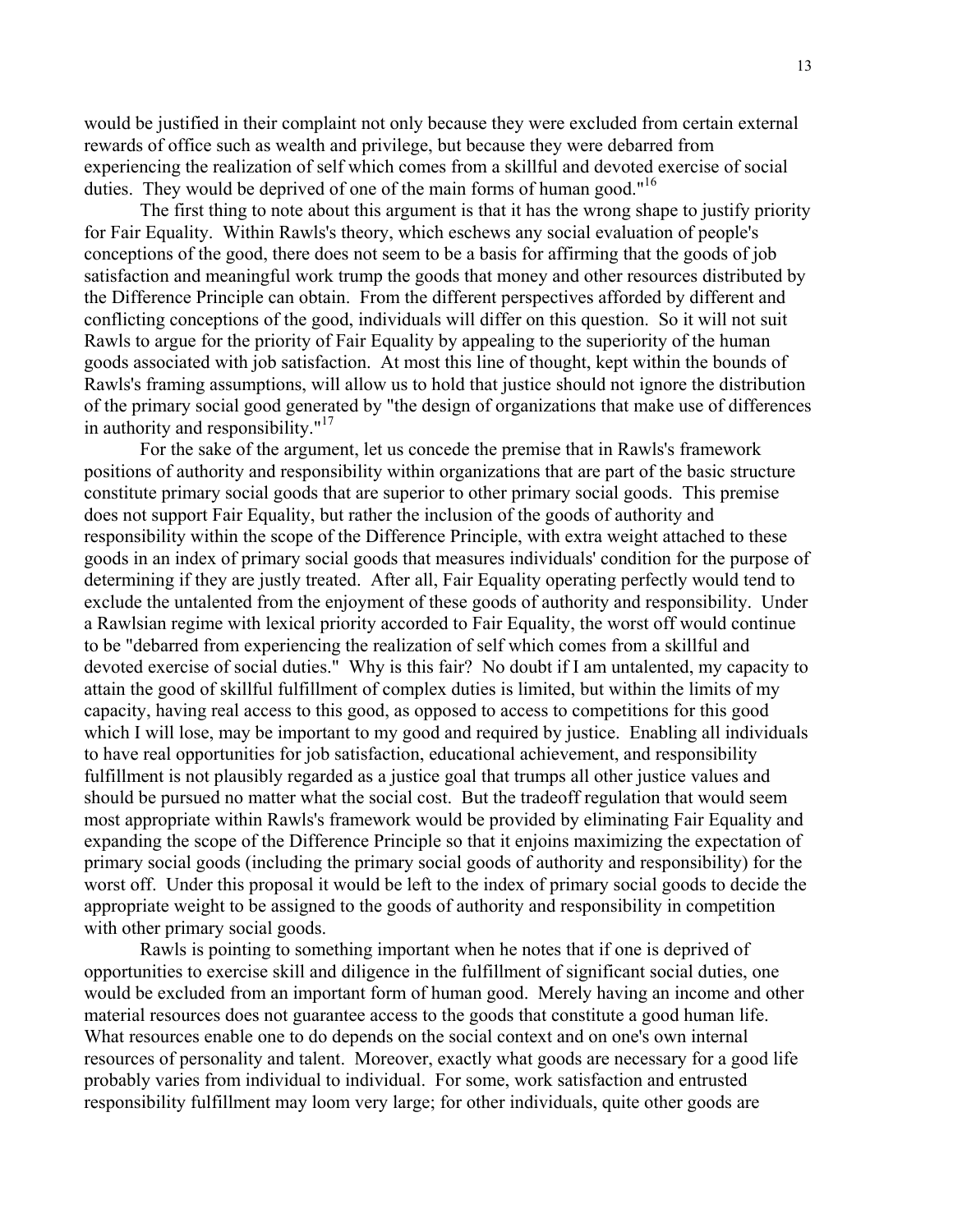crucial. If we follow up Rawls's message, we are led not to acceptance of the priority of Fair Equality of Opportunity over the Difference Principle, but to the quite different thought that whether any distribution of resources is fair depends on the resulting distribution of opportunities for individuals to lead genuinely good and choiceworthy lives.

### CONTRACT ARGUMENTS

In chapter 2 of *A Theory of Justice*, where Fair Equality of Opportunity is expounded and defended, Rawls notes that the true test of the acceptability of any proposed principle of justice is whether it would be affirmed by an ideal social contract argument. The original position construction that Rawls develops is supposed to supply this test.<sup>18</sup> A thorough treatment of the original position argument is beyond the scope of this essay. For our purposes the question is whether the original position argument brings to light considerations that amount to a sound argument for Fair Equality of Opportunity.

At the start, matters look unpropitious. Rawls confines himself to an attempt to demonstrate that the original position argument supports the general maximin conception of justice. No attempt is made to use the original position construction to support Fair Equality. This is an exercise left for the reader. It's far from clear how this homework assignment is to be completed.

The idea of the original position is that the basic terms of fair social cooperation are whatever rational agents desirous of safeguarding their life prospects would choose as principles to regulate their social life if they had to choose under conditions of complete ignorance about all particular facts about themselves and the circumstances of the society they are to inhabit. The parties are to choose principles under the constraint that they know, on the basis of human nature and the general circumstances of human life, that they will be capable of complying with the principles chosen in a society that is effectively regulated by them. Ignorance of particular facts is to be the guarantee that the principles chosen are fair. Lacking knowledge of their particular ends and conceptions of the good, the parties choose principles with the aim of securing primary social goods for themselves. The central difficulty in the original position argument as Rawls presents it is to show that the parties in the original position would choose to maximin their primary social goods expectations rather than maximize them.<sup>19</sup> A maximin rule requires that institutions be set so as to maximize the long-run benefit level of the individuals who have least, whereas the "Maximize!" rule requires that institutions be set so as to maximize the long-run average bemefit level of all the members of society.

In her recent book *Justice, Gender, and the Family*, Susan Moller Okin supposes that original position arguments will straightforwardly yield a strong antidiscrimination principle.<sup>20</sup> She reasons that behind the veil of ignorance, not knowing whether the individual one represents is a woman or a man, black-skinned or white-skinned, a member of a dominant or a subordinate ethnic group, or a member of a majority faith or a small sect, those in the original position will wish to guard against the worst possible outcome with respect to all of these divisions. This would be finding that one is a member of a persecuted ethnic group or religious faith, or the target of prejudice on account of one's race or sex. Hence maximin reasoning applied to all manner of social divisions in society will lead to the affirmation in the original position no one should suffer any disadvantage merely because one is of one or another sex, sexual orientation, race, ethncity, or religious affiliation.

The conclusion sounds nice, but the reasoning to it is faulty. The parties in the original position are assumed to care about the extent of their own primary goods holdings, not how their holdings compare to others'. If they choose to maximize the primary goods expectations of the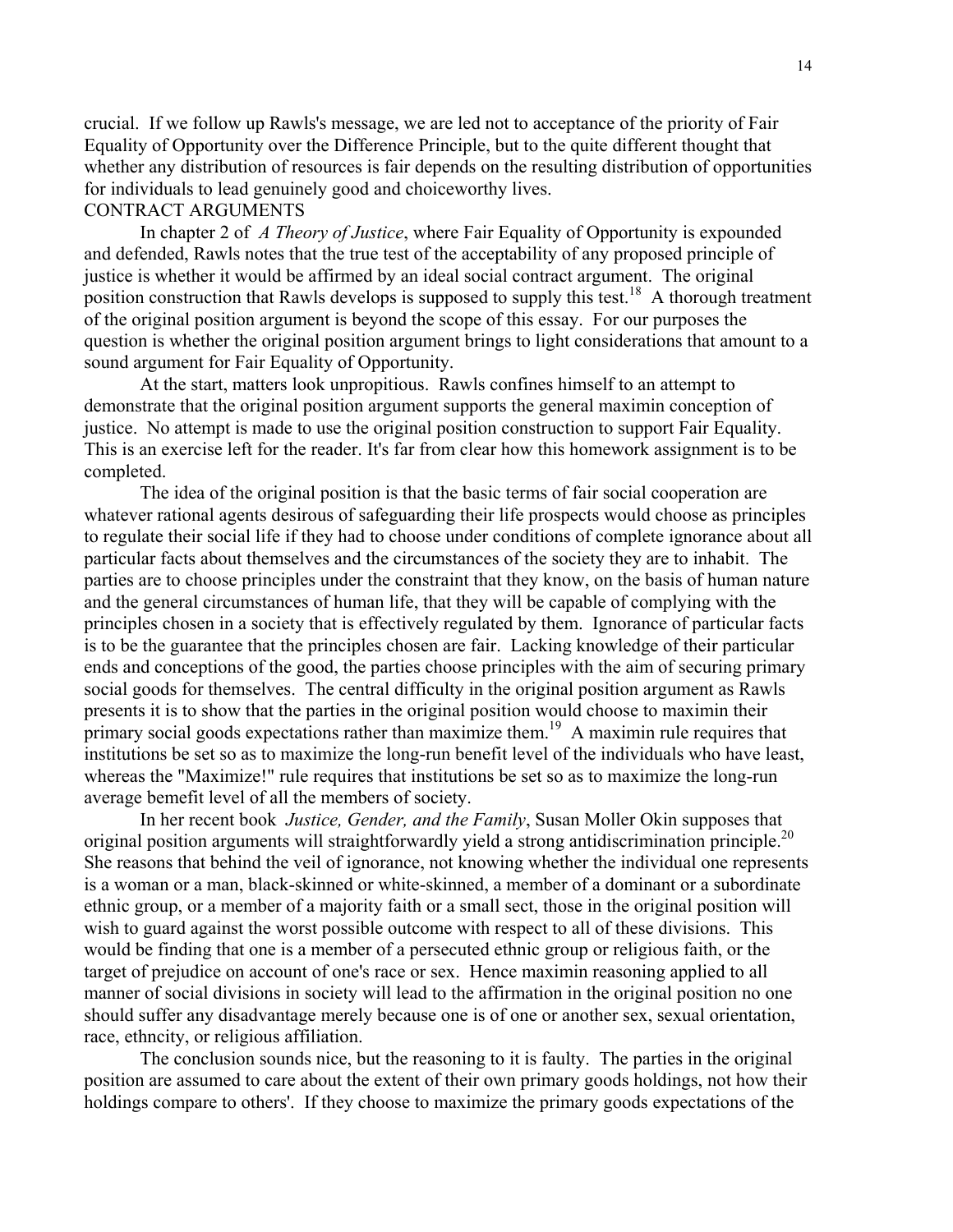class of persons with least primary goods, that will automatically rule out arbitrary and invidious discrimination that disadvantages the worst off (or as a second priority, the second-worst off, or as a third priority, the third-worst off, and so on up the line). But nothing guarantees that in a society regulated by the maximin conception of justice, it will be possible to divide society into groups on any basis of classification, and have it turn out that it is neither advantageous nor disadvantageous to be on one or the other side of the division. It may turn out that in a society effectively regulated by the Difference Principle (and, we are assuming throughout, by Equal Liberty as well), people of Croat ancestry are better off than Serbs, people of the Jewish faith are better off than Presbyterians, tall people are better off than short people, and men are better off than women. If we know the Difference Principle is fully implemented, all we know is that there is no feasible rearrangement of institutions that would increase the long-run prospects of the worst off. If inequalities among groups exist, they are productive for the prospects of the worst off, or at least not counterproductive. Moreover, the parties in the original position would not be willing to accept lower prospects for the worst off (and the second-worst off, and so on, according to leximin) in order to rearrange society so that one can divide its population by a greater number of classifications of persons, with the result that the groups so defined have exactly equal prospects--black and white, tall and short, members of religious groups, fans of different sports, and so on. Nor will it help here to distinguish characteristics of persons that are imposed on them independent of their choice as opposed to characteristics that are variable according to individual choice.<sup>21</sup> If we confine attention to groups formed by nonchosen characteristics, the points made above still hold. Concern for how one group does as compared to another does not register in the motivations of the parties in the Rawlsian original position.

All of this might seem willfully myopic on my part. I have been repeating insistently that what Rawls calls the general conception of justice, the maximin conception, does not entail Fair Equality of Opportunity, much less lexical priority for it over the Difference Principle. But in Rawls's scheme these further entailments are part of the special conception, not the general conception, which is supposed to hold true not for all times and places but for "us" in modern democratic societies with advanced economies.

However, if we turn to Rawls's discussion of the grounds for the special conception, our puzzles do not dissolve.22 There Rawls focuses on the priority of liberty, the argument for the Equal Liberty Principle. But perhaps this emphasis is nondistorting, because Rawls's broad concern is to show the reasonableness of giving priority to special constitutional liberties, and antidiscrimination does seem to be a component of the idea of equal citizenship rights for all that modern democracies enshrine. So perhaps Fair Equality fits comfortably under the broad umbrella of Rawls's arguments for the priority of basic liberties.

But this turns out not to be so. Rawls's main claim regarding basic liberty is that as economic systems develop and basic material needs are met, beyond this point the "fundamental interest in determining our plan of life eventually assumes a prior place." Rawls writes, "Increasingly it becomes more important to secure the free internal life of the various communities of interests in which persons and groups seek to achieve, in modes of social union consistent with equal liberty, the ends and excellences to which they are drawn."<sup>23</sup> But this conjecture does not bear on the acceptability of Fair Opportunity. Suppose with Rawls that it is rational in modern society, whatever one's conception of the good, to give priority to the basic liberties of freedom of conscience, speech, religion, and association--liberties that protect one's interest in rationally forming a conception of the good and being free to join with others to pursue it. On its face, this concern does not intersect the concern that one should have access to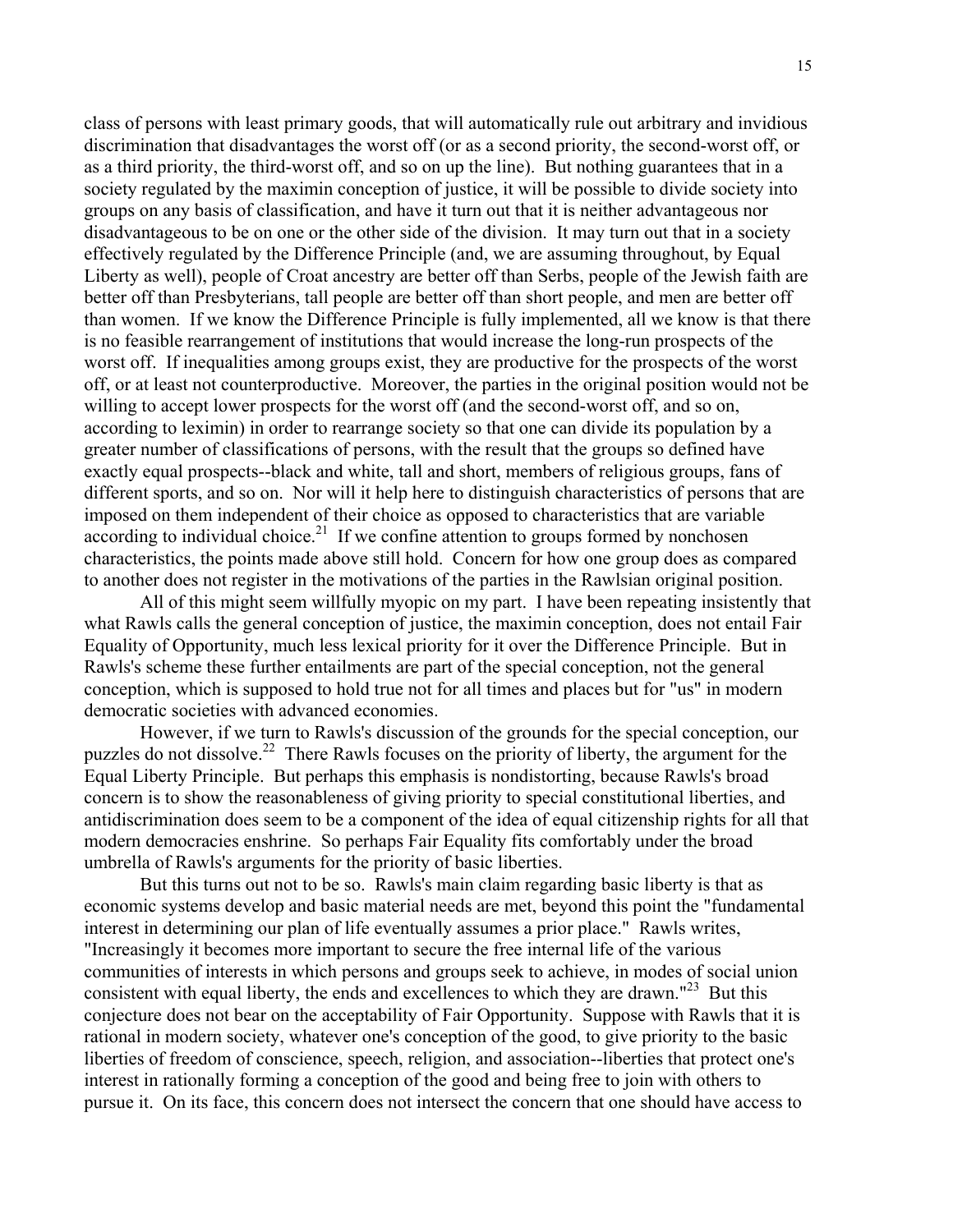all positions of advantage in society on an equal footing with all one's peers, those equally talented for the post in question and equally ambitious with respect to it. I have characterized this as a qualified meritocratic concern--a desire to be treated equally in the sense of the same as those who are equally meritorious. This is neither a mean-spirited nor an ignoble concern. I just don't see it as essential to justice. Neither does Rawls, if we are to judge from the evidence of his arguments for the priority of liberty, the special conception of justice. Fair Equality just drops out of sight.

This conclusion might be resisted for a reason that is worth further exploration. Besides the increasing salience of liberty argument, Rawls has another, subtle argument for the priority of liberty. This second argument appeals to the status of equal citizenship, secured by the recognition of the constitutional liberties, as a very important prop to the self-respect of every last member of a democratic society. If one lacked a threshold level of self-respect, felt oneself to be an utter alien or serf or beast, one would be unable effectively to take advantages of the formal liberties and the material resources which a democratic society ruled by Rawlsian maximin makes available. A Rawlsian society by giving priority to equal liberties puts cultural emphasis on the status of equal citizenship, and tends to lessen the extent to which any individual would be driven by excusable envy, by unproductively comparing one's holdings of goods with those who have more and taking one's level of wealth and resources as an index of one's true (lack of) human worth. This is a powerful argument for the priority of liberty, and it might reasonably be thought to include an antidiscrimination principle in its scope. In this spirit Rawls comments,"Thus while the social and economic differences between the various sectors of society, the noncomparing groups as we may think of them, are not likely to generate animosity, the hardships arising from political and civic inequality and from cultural and ethnic discrimination cannot be equally accepted. When it is the status of equal citizenship that answers to the need for status, the precedence of the equal liberties becomes all the more necessary."<sup>24</sup> Here at last we appear to have a cogent argument for Fair Equality.

Regarding this argument for Fair Equality, notice first of all that it seems to support only the Careers Open to Talents component of Fair Equality, and not Fair Background. I develop this point in the next paragraph. Notice also that the Rawlsian argument for Careers Open consists in a conjecture that it is needed to secure all individuals' opportunities for self-respect, a threshold level of which is needed by anyone in order to have a good prospect of conceiving and achieving a plan of life that achieves values one considers worthy. But self-respect, the sense that one's plan of life is worthy and that one is capable of fulfilling it, is causally connected in diverse and complex ways to one's own prospects of fulfillment of one's life plan and to the similar prospects of others. It's not clear that the priority of liberty (including Careers Open within the scope of basic liberty) can be founded on an assertion of the prior priority of selfrespect. Society faces difficult trade-off problems in this area, as one sees by noting that propping up the self-respect of an alcoholic surgeon may best be obtained by maintaining him at his post at whatever cost to the health and longevity prospects of this surgeon's patients. There is no threshold level of self-respect such that society should give lexical priority to doing whatever it can to maintain all individuals above this level of self-respect. Not only is lexical priority implausible here as elsewhere, but even if lexical priority for the social bases of selfrespect is conceded, this would not invariably motivate the choice of Fair Equality. In some contexts the self-respect of the worse-off members of society might be improved, not worsened, by abandoning Careers Open or by allowing exceptions to it. To defend Fair Equality as a fundamental principle of justice by Rawlsian arguments, one must justify it not only in the many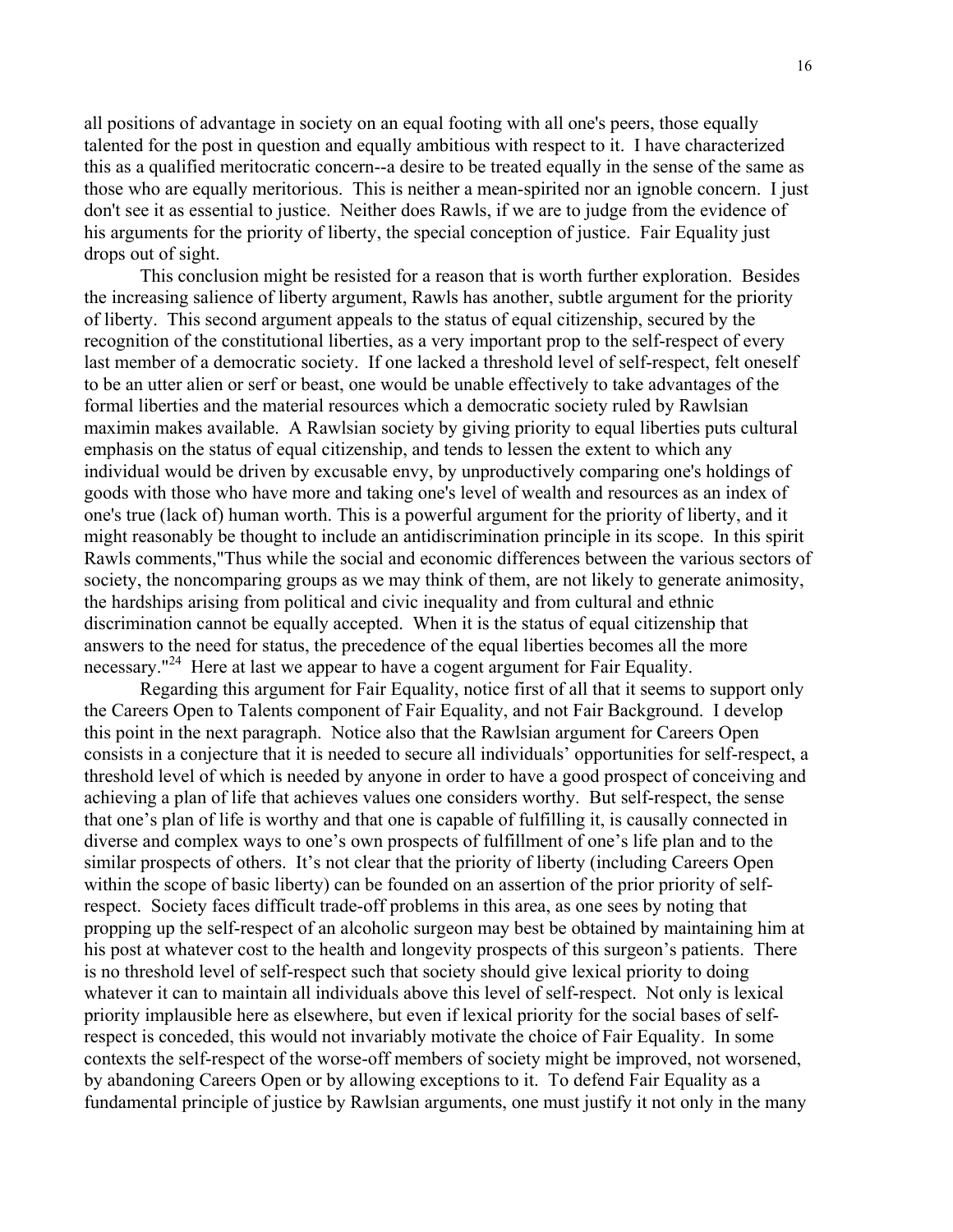cases in which the Priority View distributional principle reaches the same conclusion, but in those cases where the Priority View opposes Fair Equality.

 Return to the claim that, given the importance in modern society of the status of equal citizenship for all to secure self-respect for all, the maintenance of equal citizenship for all requires Fair Equality. Once again, Fair Equality overreaches the considerations that might be thought to support it. What Rawls evidently has in mind is formal discrimination--public rules that assign lesser rights and second-class citizenship status to some on an arbitrary basis. It is very plausible to think that the status of equal citizenship needed for self-respect in democratic society is denied to some when women are denied the right to vote, gays are denied the rights of equal protection of the laws, police use racial criteria to determine whom to protect and whom to harass, and historically oppressed racial and ethnic groups such as Hispanics, those of Asian ancestry, and African-Americans are disadvantaged by law or hostile attitudes of citizens. But this consideration simply doesn't stretch to support Fair Equality. Consider the example of statistical discrimination. Suppose Norwegians as a group are especially gifted at cold-weather sports, and employers who need some minimal level of cold-weather sports ability in their employees find it most efficient simply to give preference to Norwegians in their hiring practices, because the average winter sports ability of this group is higher than the average ability of other easily identifiable groups. Suppose that this efficient hiring practice gives an edge to Norwegians of below-average winter sports ability, and in the absence of some offsetting practice elsewhere in the economy, by itself suffices to ensure that society fails to satisfy Fair Equality of Opportunity. A person of Asian ancestry who is very skilled at winter sports and just as desirous of gaining wintry jobs as a comparably skilled Norwegian will have lesser prospects of gaining these positions of advantage, given the statistical discrimination. A society ruled by maximin (more generally, by the Priority View) will restrict or prohibit statistical discrimination when it operates to lessen the prospects of the worse off, but not otherwise. But there is no reason to think that statistical discrimination per se will squash some citizens' self-respect and render the status of equal citizenship for all a sham as it applies to them. A similar point holds if something in the culture of Chinese-Americans renders it the case that two children, one Chinese-American and one Nordic-American, who are born with equal winter sports potential talent, and who develop equally strong winter sports employment aspirations, end up with different prospects of success in competition for these positions of advantage (without any offsetting advantages favoring the Chinese group). This state of affairs violates Fair Equality but does not trigger the concerns about self-respect as connected to the secure establishment of equal citizenship for all that Rawls molds into an argument for the priority of liberty.

The argument above applies only to Fair Background, not the Careers Open component of fair Equality, and may appear to concede that Careers Open is indeed a fundamental aspect of equal citizenship. This issue merits further discussion, more than I can give here. I believe that this is yet another case where the Priority View in most circumstances endorses Fair Equality, and the strength of our conviction that Fair Equality is the right policy wrongly extends to other circumstances where the Priority View does not support it. Consider an example of a society that might satisfy the Priority View and give adequate support to the self-respect of its members without enforcing Careers Open. Imagine that the best way to improve the well-being of society while giving priority to securing improvements for the worse off is a combination of property redistribution and libertarianism: The institutions of society operate to bring about a wide distribution of property, and the rights of property-owners (apart from their liability to redistributive taxation and confiscation) are libertarian in character: One is free to do whatever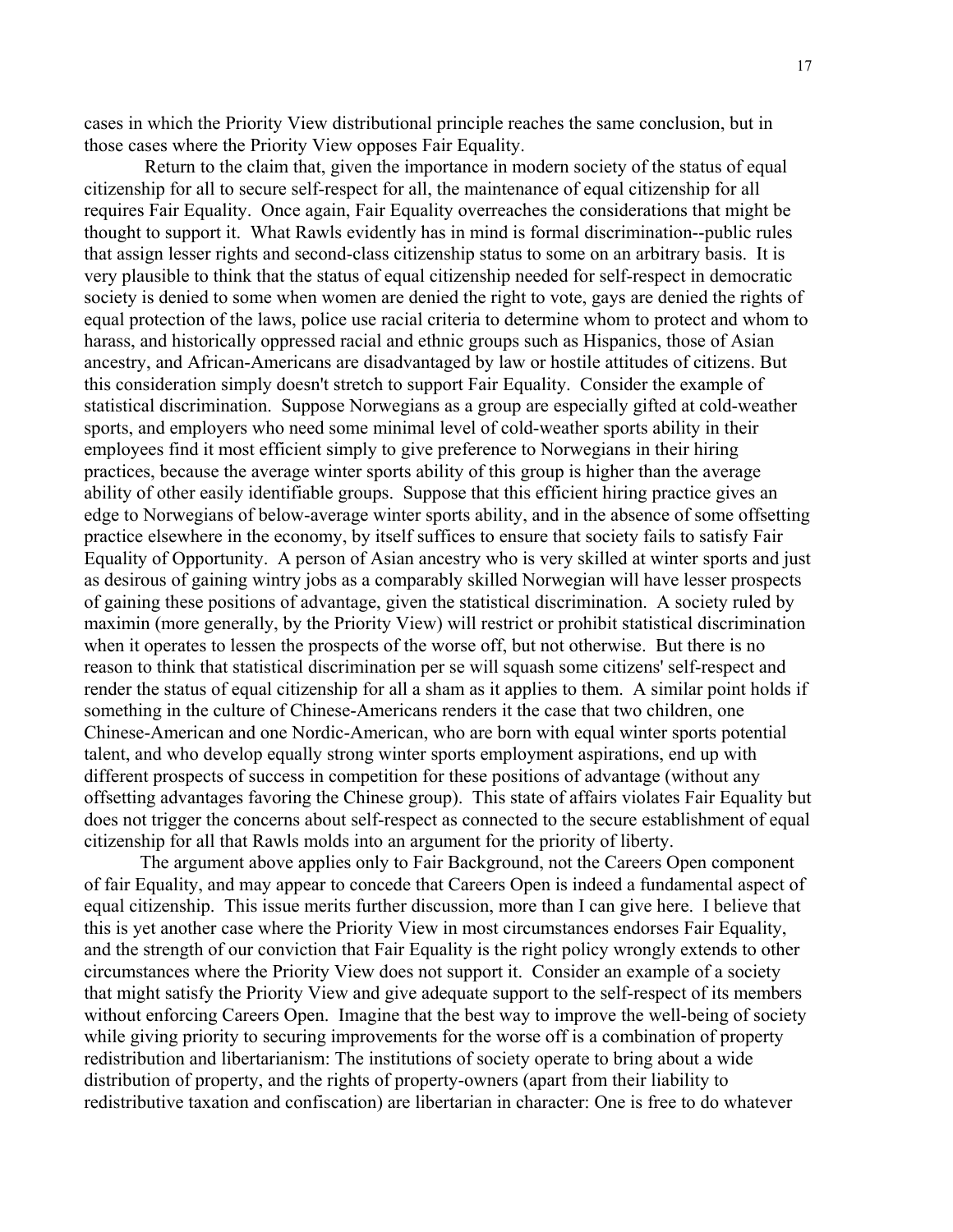one chooses with whatever one (provisionally) owns so long as one does not thereby harm others in the limited number of ways that libertarian theory identifies. Under this regime, property owners are under no legal or moral constraints to hire on the basis of merit or qualifications. They are free to follow their preferences, to hire their kin, their friends, or candidates selected on any basis however whimsical. The imagined society does not enforce Careers Open. But it satisfies your favorite version of the Priority View—the Difference Principle, say. Where Careers Open is not an efficient means to fulfill other justice values, my inclination is that whether it is enforced or not is a "don't care" from the standpoint of justice.<sup>25</sup> There is no particular reason to think that the imagined society must fail adequately to protect the opportunities for self-respect of all its members.

Rawls considers the possibility of an aristocratic caste society, with fixed social classes and full social rights reserved for the noble class, that nonetheless is organized to satisfy the Difference Principle. He imagines that a defender of the egalitarian caste society might object to equal liberty on the ground that this society has ways other than the recognition of equal citizenship of propping up the self-respect of all citizens: "Thus in a feudal or in a caste system each person is believed to have his allotted station in the natural order of things.. . .Men resign themselves to their position should it ever occur to them to question it; and since all may view themselves as assigned their vocation, everyone is held to be equally fated and equally noble in the eyes of providence."<sup>26</sup> Rawls rejects this suggestion that a feudal caste society could be just by pointing out that it violates the publicity constraint. Parties in the original position choose a conception of justice to regulate their common affairs while being aware of all pertinent general facts about the nature of the natural and social world they inhabit. Moreover, they choose principles under the constraint that the principles chosen must be able to serve as a public conception of justice, whose rationale is available to all members of society, and which attracts the firm allegiance of all members of society without relying on the teaching of falsehoods to them. A caste society which is stable only by virtue of educating the lower orders to believe untruths about their inherent inferiority, the badness of black or brown skin, the corruptness of the Oriental mind, and so on, violates this publicity constraint and hence cannot be just.

An adherent of Priority View consequentialism might wish to dispute the appropriateness of the publicity constraint on acceptable principles of justice. But a much simpler and less controversial point suffices to show that the publicity requirement does not support the Fair Equality of Opportunity Principle. If a society regulated by maximin or some other version of the Priority View were to permit social arrangements that violate Fair Equality, these arrangements can withstand publicity. For example, if society allowed labor market advantages to accrue to Norwegian Americans in violation of Fair Opportunity, as described above, the rationale of this policy choice could be defended to all members of society without promulgating any ideology of false beliefs. It is efficient from the standpoint of the Priority View to allow employers to choose their employees through hiring practices that involve statistical discrimination (if it were not efficient in this way, the practice would not be deemed acceptable). A recognized cost of this practice is that some non-Norwegians who have native talent at winter sports are disadvantaged slightly compared to those of Nordic ancestry. Or perhaps the situation is that Nordic culture provides an upbringing for those in its ambit that gives them a leg up in competition for jobs that require winter sports skills. If it were attempted to tinker with these policies to eliminate these forms of de facto discrimination (as discrimination is construed by Fair Opportunity), the worse off in society would be rendered worse off. In this situation,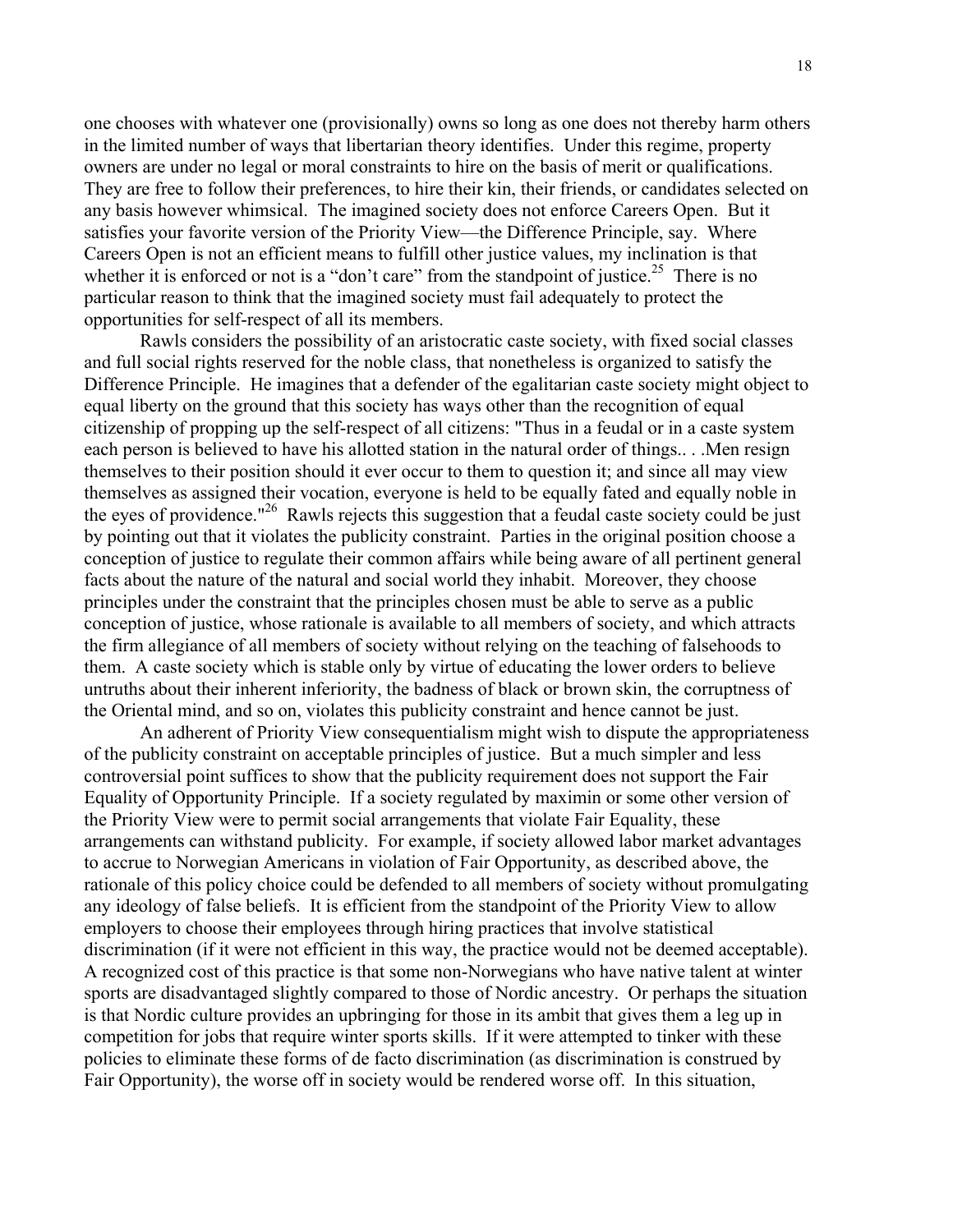Priority trumps meritocracy. This rationale for policies that tolerate lapses from Fair Opportunity requires no one to embrace false belief.

## EQUALITY OF FAIR OPPORTUNITY AND AFFIRMATIVE ACTION

Rejection of Fair Equality of Opportunity is not tantamount to rejection of affirmative action policies in employment and education. By "affirmative action" I mean a policy that takes account of race, sex, or ethnicity in competitions for jobs and admission to educational institutions, so that deviations from selection by merit criteria are tolerated just in order to give a compensating boost to members of historically disadvantaged and persecuted groups. In particular circumstances affirmative action policies may be required by justice. The proper test for determining when this is so, I submit, is the Priority View, in its Rawlsian maximin version or some other, perhaps supplemented by a norm against wrongful discrimination as characterized in this essay. Affirmative action policies, as well as other policies that might be required to achieve Fair Equality, are required by justice when, but only when, they can be expected to work effectively to benefit the truly disadvantaged, the worse off whose interests should assigned special priority according to the Priority View.

#### **CONCLUSION**

In this essay I have argued for the following claims:

- 1. Rawls's Fair Equality of Opportunity Principle should be rejected because it is too weak, insofar as it fails to condemn wrongful discrimination that operates through ambition-affecting socialization.
- 2. Rawls's Fair Equality Principle is also too strong, in that it condemns discrimination that should be deemed innocent rather than wrongful.
- 3. Fair Equality should be rejected because it represents a compromise with meritocracy, and wrongly constrains the wholehearted pursuit of that part of justice that seeks to maximize a function of the opportunities and liberties available to the members of society that gives priority to improvements for the worse off. (Whether Priority for the Worse Off should itself be constrained by a principle that limits Wrongful Discrimination is left undecided.) $27$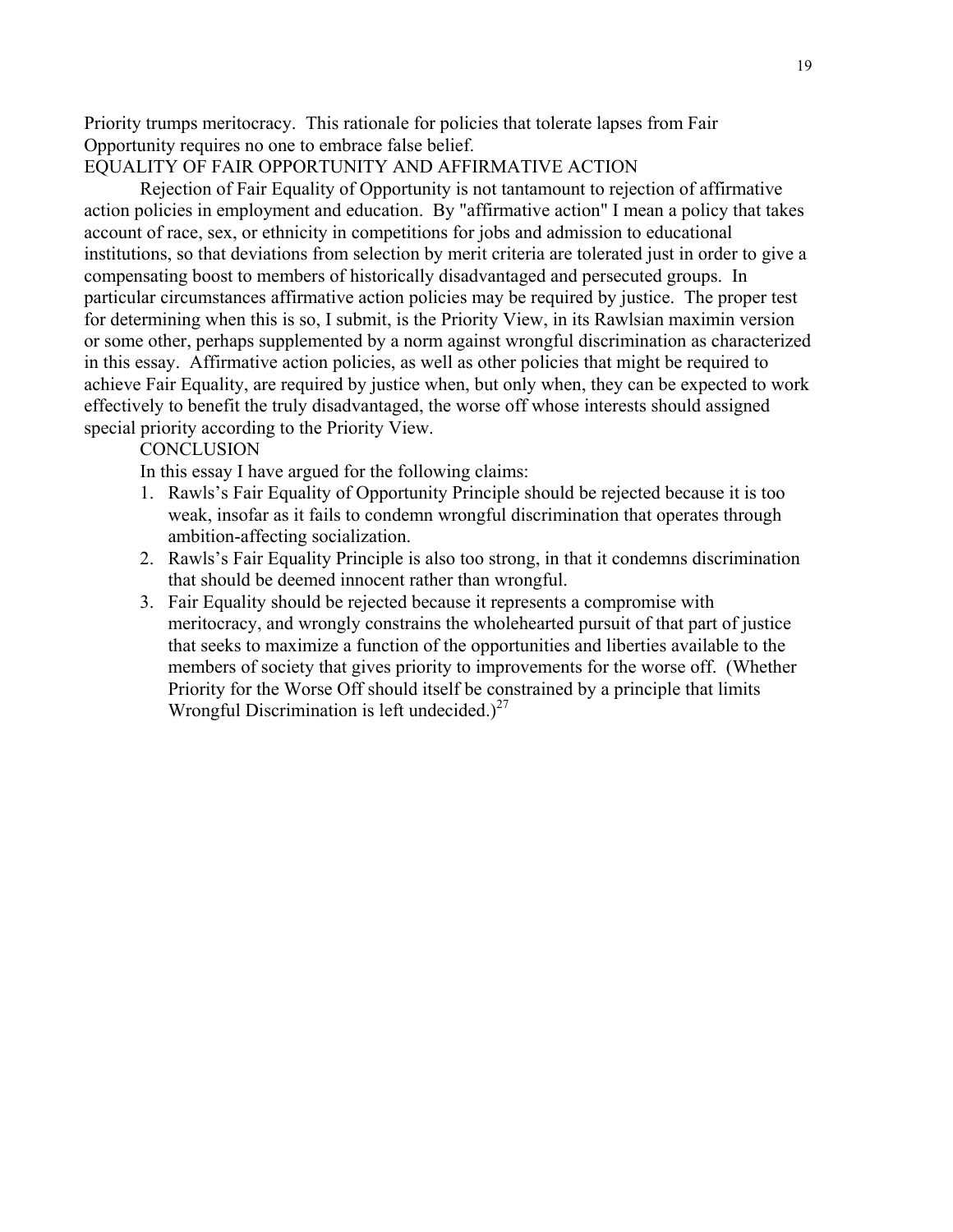*of Justice: A Critical Examination of the Principal Doctrines in A Theory of Justice by John Rawls* (Oxford: Oxford University Press, 1974). See also James Fishkin, *Justice, Equal Opportunity and the Family* (New Haven: Yale University Press, 1982); also the critical discussion in Thomas Pogge, *Realizing Rawls* (Ithaca: Cornell University Press, 1989), pp. 161-196 ; and Larry Alexander, "Fair Equality of Opportunity: John Rawls' (Best) Forgotten Principle", *Philosophy Research Archives*, vol. 11 (March, 1986): 197-208.

3 Rawls, *A Theory of Justice*, pp. 66 and 72.

<sup>4</sup>. Larry Alexander, "What makes Wrongful Discrimination Wrong? Biases, Preferences, Stereotypes, and Proxies," *University of Pennsylvania Law Review*, vol. 141, No. 1 (November, 1992): 149-219; see esp. p. 180.

 $<sup>5</sup>$ . It should be noted that the nested priority ranking of Rawls's principles of justice is complex.</sup> According to Rawls, no inequalities in the distribution of primary social goods by the basic structure of society should be tolerated unless some inequalities work to maximize the long-run expectations of primary social goods of those in society who have least of them. These inequalities must be attached to positions and offices open to all on terms of fair equality of opportunity. This means that the arrangements that the Fair Equality Principle regulates must work to improve the prospects of the worst off. But the extent of the improvements in the prospects of the worst off obtained in this way is constrained by the lexically prior requirement of Fair Equality. If society faces a choice between two policies, (a) one which obtains a primary social goods expectation of 100 for the worst off, but violates Fair Equality of Opportunity, and (b) one which secures a much lower primary social goods expectation, say 10, for the worst off, but fully satisfies Fair Equality of Opportunity, the Rawlsian priority ranking insists that justice always demands choice of (b). This is the aspect of the Rawlsian priority criticized in the text.

<sup>6</sup>. This claim might be disputed on the ground that the Equal Liberty principle might require funneling educational resources to the untalented among the worst off, so that they can fulfill the duties of democratic citizenship to a satisfactory degree. But whether this counterclaim is correct or not as an interpretation of what Rawls's principles require, it seems not to engage the point at issue. Suppose the society is in a utopian political state, with ideal laws and static circumstances, so the requirements of democratic citizenship have been waived, or rendered virtually nil, for this generation. We should still insist that education to help all members of society lead flourishing lives should be in place and that in some circumstances extra resources for the less talented would be required to provide them a threshold acceptable level of cultural attainments.

7 . On Priority to the Worse Off, see Derek Parfit, *Equality or Priority*, the 1991 Lindley lecture (University of Kansas, 1995).

8 . Rawls asserts that a maximin principle should not be applied in such cases, and hints they will be rarely found. I suspect such cases are frequently encountered. See Rawls, *A Theory of Justice*, p. 157.

<sup>9</sup>. For another analysis of the norm of meritocracy, see Norman Daniels, "Merit and Meritocracy," *Philosophy and Public Affairs*, vol. 7, No. 3 (Spring, 1978): 206-223. Daniels in effect argues that the relevant criteria of merit turn out to be efficiency- or productivity-based (the most qualified applicant for a post is the one who would be most productive in it), and that it is implausible to hold that people truly deserve to be rewarded according to their merits when merit standards have this content.

<sup>10</sup>. See the analysis in Larry Alexander, "What makes Wrongful Discrimination Wrong?".

<sup>11</sup>. More needs to be said to characterize the type of expression of hostile attitudes through discrimination that renders the discrimination wrongful. The hostile expression must lack justification; hostility toward heinous criminals need not be wrongful. The hostile attitude must also be seriously hostile. One can imagine a diverse democracy divided into groups and subcultures whose members interact by preference with fellow community members and have a mild tolerant contempt for the ways of life of others—a contempt that does not lead to a disposition to violate the moral rights of these others. If the discrimination in this society does not lead to some significant maldistribution, the imagined society does not seem, to me to contain wrongful discrimination.

 1 . John Rawls, *A Theory of Justice* (Cambridge, MA: Harvard University Press, 1971), p.1.

<sup>2</sup> . Brian Barry has a short critical discussion of Rawls's equal opportunity principle in *The Liberal Theory*